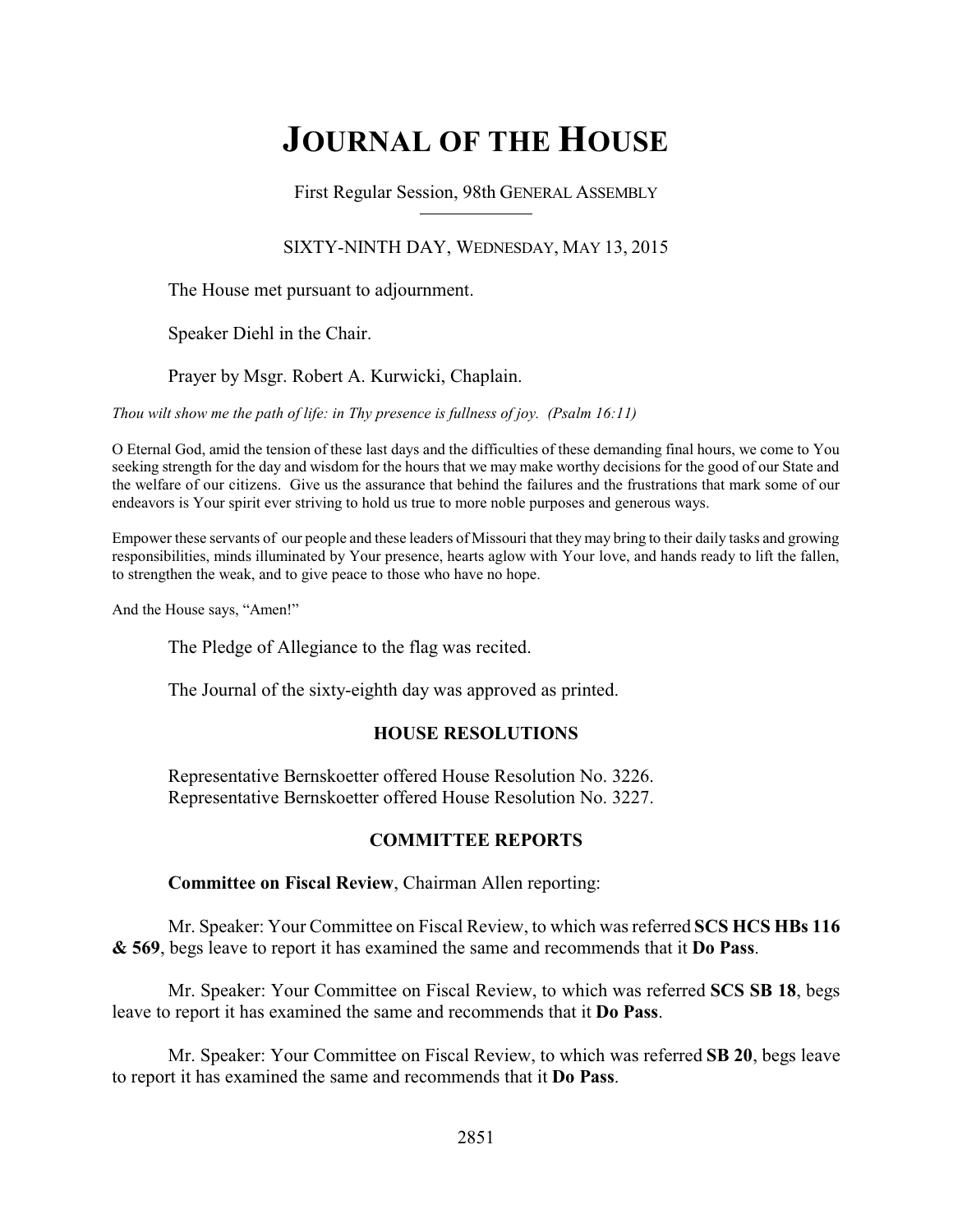Mr. Speaker: Your Committee on Fiscal Review, to which was referred **HCS SCS SB 107**, begs leave to report it has examined the same and recommends that it **Do Pass**.

Mr. Speaker: Your Committee on Fiscal Review, to which was referred **HCS SCS SB 197**, begs leave to report it has examined the same and recommends that it **Do Pass**.

Mr. Speaker: Your Committee on Fiscal Review, to which was referred **CCR HCS SB 221**, begs leave to report it has examined the same and recommends that it **Do Pass**.

Mr. Speaker: Your Committee on Fiscal Review, to which was referred **CCR SCS SB 328, with House Amendment No. 1** and **House Amendment No. 2**, begs leave to report it has examined the same and recommends that it **Do Pass**.

Mr. Speaker: Your Committee on Fiscal Review, to which was referred **SS#2 SB 386**, begs leave to report it has examined the same and recommends that it **Do Pass**.

Mr. Speaker: Your Committee on Fiscal Review, to which was referred **SB 433**, begs leave to report it has examined the same and recommends that it **Do Pass**.

Mr. Speaker: Your Committee on Fiscal Review, to which was referred **HCS SB 500**, begs leave to report it has examined the same and recommends that it **Do Pass**.

### **THIRD READING OF SENATE BILLS**

**SS SCS SB 145**, relating to the treatment of eating disorders, was taken up by Representative Frederick.

Representative Keeney assumed the Chair.

On motion of Representative Frederick, **SS SCS SB 145** was truly agreed to and finally passed by the following vote:

AYES: 148

| Adams         | Alferman       | Allen               | Anders         | Anderson      |
|---------------|----------------|---------------------|----------------|---------------|
| Andrews       | Arthur         | Austin              | Bahr           | <b>Barnes</b> |
| Basye         | Beard          | <b>Bernskoetter</b> | Berry          | <b>Black</b>  |
| <b>Bondon</b> | <b>Brattin</b> | Brown 57            | Brown 94       | <b>Burns</b>  |
| <b>Butler</b> | Carpenter      | Chipman             | Cierpiot       | Conway 10     |
| Conway 104    | Cookson        | Corlew              | Cornejo        | Crawford      |
| <b>Cross</b>  | Curtis         | Davis               | Dogan          | Dohrman       |
| Dugger        | Dunn           | Eggleston           | Ellington      | Engler        |
| Entlicher     | Fitzwater 144  | Fitzwater 49        | Flanigan       | Fraker        |
| Franklin      | Frederick      | Gannon              | Gardner        | Gosen         |
| Green         | Haahr          | Haefner             | Hansen         | Harris        |
| Higdon        | Hill           | Hinson              | <b>Hoskins</b> | Hough         |
| Houghton      | Hubbard        | Hubrecht            | Hummel         | Hurst         |
| Johnson       | Jones          | Justus              | Keeney         | Kelley        |
| Kendrick      | Kidd           | King                | Kirkton        | Kolkmeyer     |
| Korman        | Kratky         | LaFaver             | Lair           | Lant          |
|               |                |                     |                |               |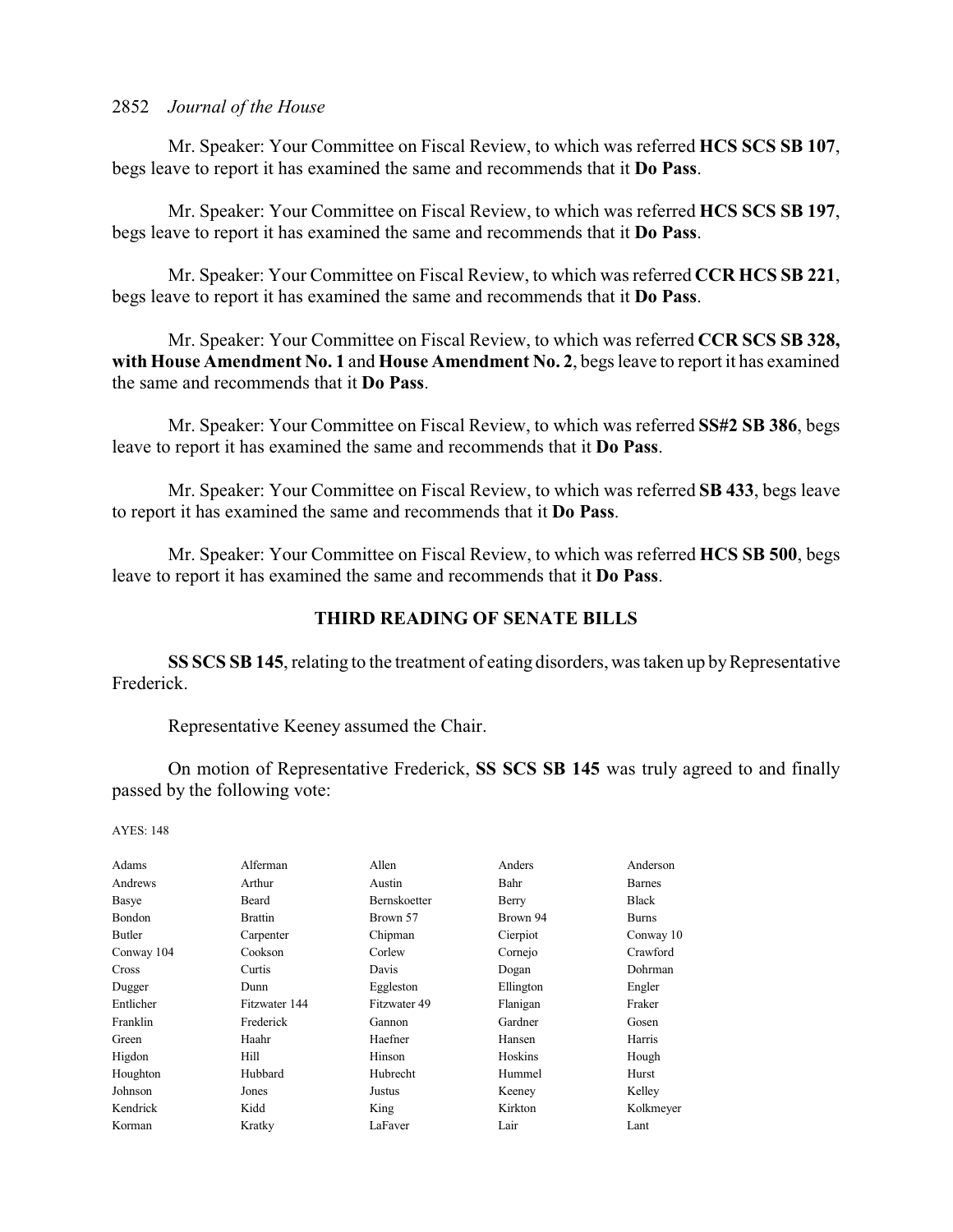### *Sixty-ninth Day–Wednesday, May 13, 2015* 2853

| Lauer                         | Lavender    | Leara       | Lichtenegger | Love          |
|-------------------------------|-------------|-------------|--------------|---------------|
| Lynch                         | Mathews     | May         | McCaherty    | McCann Beatty |
| McCreery                      | McDaniel    | McDonald    | McGaugh      | McManus       |
| McNeil                        | Meredith    | Messenger   | Miller       | Mims          |
| Mitten                        | Montecillo  | Moon        | Morgan       | Morris        |
| Muntzel                       | Neely       | Newman      | Nichols      | Norr          |
| Otto                          | Pace        | Parkinson   | Pfautsch     | Phillips      |
| Pike                          | Redmon      | Rehder      | Reiboldt     | Remole        |
| Rhoads                        | Richardson  | Rizzo       | Roden        | Roeber        |
| Rone                          | Ross        | Rowland     | Runions      | Ruth          |
| Shaul                         | Shull       | Shumake     | Smith        | Solon         |
| Sommer                        | Spencer     | Swan        | Taylor       | Vescovo       |
| Walker                        | Walton Gray | Webber      | White        | Wiemann       |
| Wood                          | Zerr        | Mr. Speaker |              |               |
| <b>NOES: 006</b>              |             |             |              |               |
| <b>Burlison</b><br>Wilson     | Curtman     | Koenig      | Marshall     | Pogue         |
| PRESENT: 000                  |             |             |              |               |
| <b>ABSENT WITH LEAVE: 008</b> |             |             |              |               |
| Colona                        | English     | Fitzpatrick | Hicks        | Peters        |
| Pierson                       | Pietzman    | Rowden      |              |               |

VACANCIES: 001

Representative Keeney declared the bill passed.

Speaker Diehl resumed the Chair.

### **HOUSE BILLS WITH SENATE AMENDMENTS**

**SCS HCS HBs 116 & 569**, relating to labor organizations, was taken up by Representative Burlison.

Representative Burlison moved that **SCS HCS HBs 116 & 569** be adopted.

Representative Hummel made a substitute motion that the House refuse to adopt **SCS HCS HBs 116 & 569** and request the Senate to recede from its position and, failing to do so, grant the House a conference.

Representative Richardson moved the previous question.

Which motion was adopted by the following vote: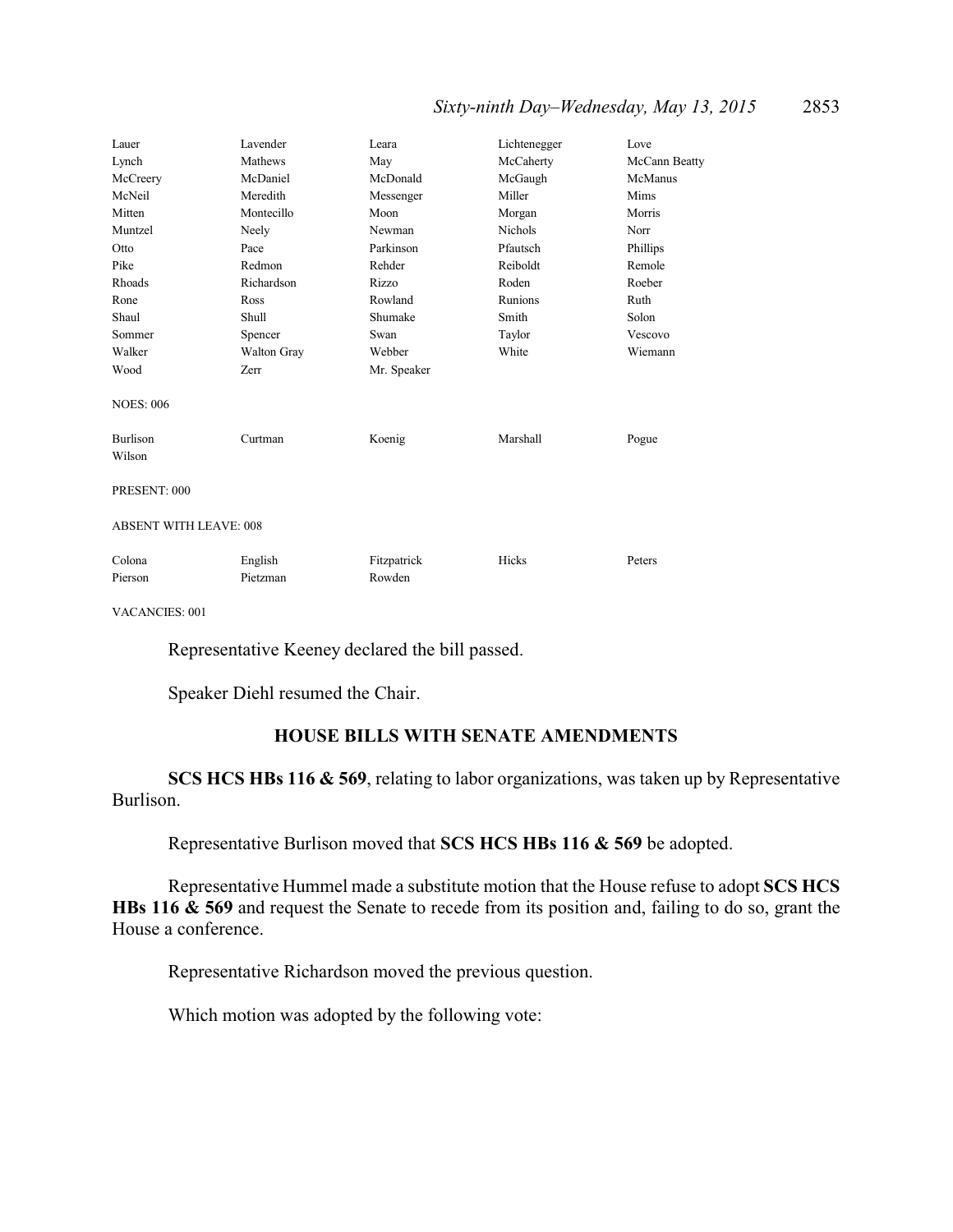AYES: 116

| Alferman                      | Allen           | Anderson    | Andrews        | Austin         |  |
|-------------------------------|-----------------|-------------|----------------|----------------|--|
| Bahr                          | <b>Barnes</b>   | Basye       | Beard          | Bernskoetter   |  |
| Berry                         | <b>Black</b>    | Bondon      | <b>Brattin</b> | Brown 57       |  |
| Brown 94                      | <b>Burlison</b> | Chipman     | Cierpiot       | Conway 104     |  |
| Cookson                       | Corlew          | Cornejo     | Crawford       | Cross          |  |
| Curtman                       | Davis           | Dogan       | Dohrman        | Dugger         |  |
| Eggleston                     | Engler          | Entlicher   | Fitzpatrick    | Fitzwater 144  |  |
| Fitzwater 49                  | Flanigan        | Fraker      | Franklin       | Frederick      |  |
| Gannon                        | Gosen           | Haahr       | Haefner        | Hansen         |  |
| Hicks                         | Higdon          | Hill        | Hinson         | Hoskins        |  |
| Hough                         | Houghton        | Hubrecht    | Hurst          | Johnson        |  |
| Jones                         | Justus          | Keeney      | Kelley         | Kidd           |  |
| King                          | Koenig          | Kolkmeyer   | Korman         | Lair           |  |
| Lant                          | Lauer           | Leara       | Lichtenegger   | Love           |  |
| Lynch                         | Mathews         | McCaherty   | McDaniel       | McGaugh        |  |
| Messenger                     | Miller          | Moon        | Morris         | Muntzel        |  |
| Neely                         | Parkinson       | Pfautsch    | Phillips       | Pietzman       |  |
| Pike                          | Pogue           | Redmon      | Rehder         | Reiboldt       |  |
| Remole                        | Rhoads          | Richardson  | Roden          | Roeber         |  |
| Rone                          | Ross            | Rowden      | Rowland        | Ruth           |  |
| Shaul                         | Shull           | Shumake     | Solon          | Sommer         |  |
| Spencer                       | Swan            | Taylor      | Vescovo        | Walker         |  |
| White                         | Wiemann         | Wilson      | Wood           | Zerr           |  |
| Mr. Speaker                   |                 |             |                |                |  |
| <b>NOES: 044</b>              |                 |             |                |                |  |
| Adams                         | Anders          | Arthur      | <b>Burns</b>   | <b>Butler</b>  |  |
| Carpenter                     | Conway 10       | Curtis      | Dunn           | Ellington      |  |
| English                       | Gardner         | Green       | Harris         | Hubbard        |  |
| Hummel                        | Kendrick        | Kirkton     | Kratky         | LaFaver        |  |
| Lavender                      | Marshall        | May         | McCann Beatty  | McCreery       |  |
| McDonald                      | McManus         | McNeil      | Meredith       | Mims           |  |
| Mitten                        | Montecillo      | Morgan      | Newman         | <b>Nichols</b> |  |
| Norr                          | Otto            | Pace        | Peters         | Rizzo          |  |
| Runions                       | Smith           | Walton Gray | Webber         |                |  |
| PRESENT: 000                  |                 |             |                |                |  |
| <b>ABSENT WITH LEAVE: 002</b> |                 |             |                |                |  |

Colona Pierson

VACANCIES: 001

Representative Hummel again moved that the House refuse to adopt **SCS HCS HBs 116 & 569** and request the Senate to recede from its position and, failing to do so, grant the House a conference.

Which motion was defeated by the following vote, the ayes and noes having been demanded pursuant to Article III, Section 26 of the Missouri Constitution: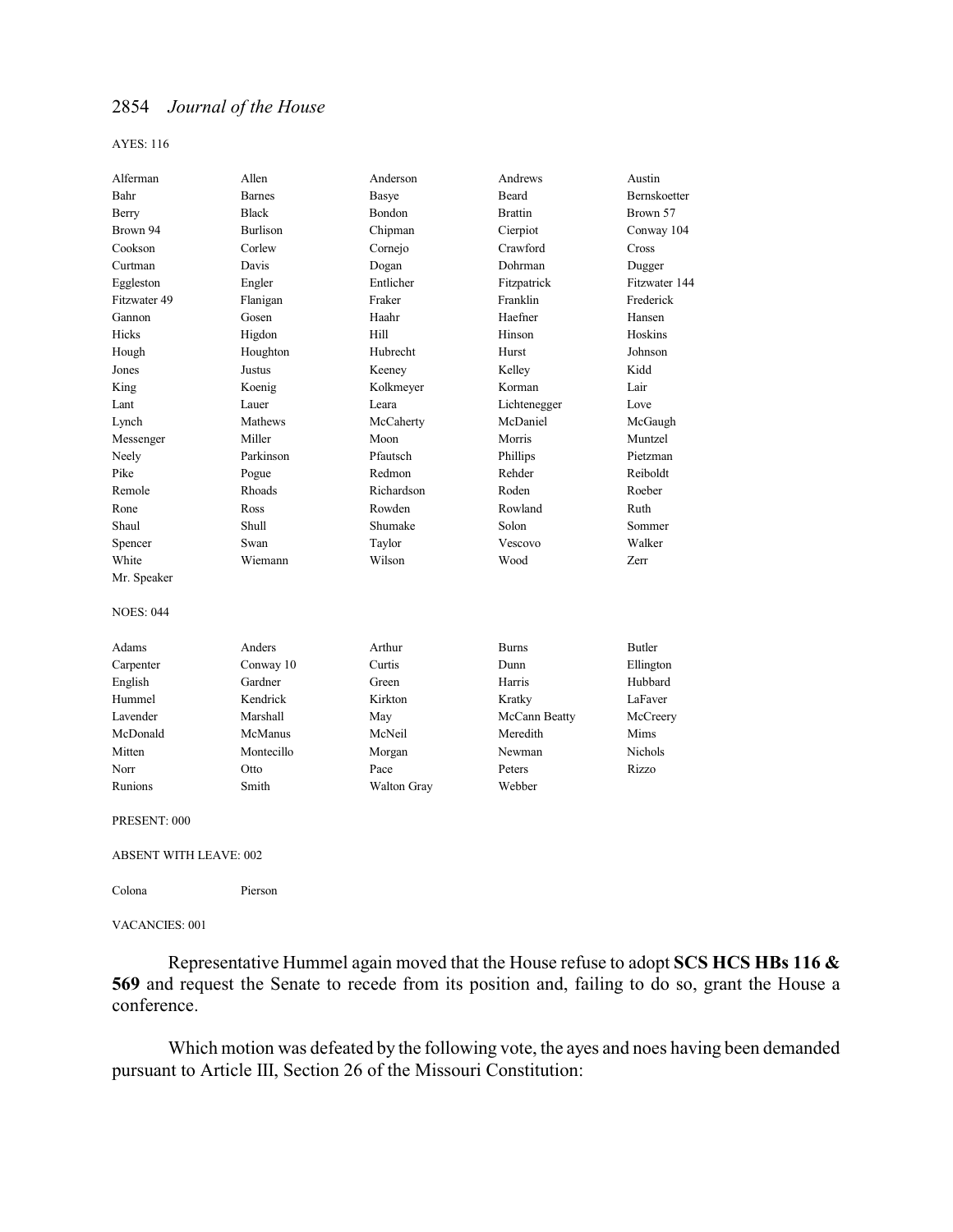### *Sixty-ninth Day–Wednesday, May 13, 2015* 2855

#### AYES: 042

| Adams            | Anders          | Arthur       | <b>Burns</b>   | <b>Butler</b> |
|------------------|-----------------|--------------|----------------|---------------|
| Carpenter        | Conway 10       | Dunn         | Ellington      | English       |
| Gardner          | Green           | Harris       | Hubbard        | Hummel        |
| Kendrick         | Kirkton         | Kratky       | LaFaver        | Lavender      |
| May              | McCann Beatty   | McCreery     | McDonald       | McManus       |
| McNeil           | Meredith        | Mims         | Mitten         | Montecillo    |
| Morgan           | Newman          | Nichols      | Norr           | Otto          |
| Pace             | Peters          | Rizzo        | Runions        | Smith         |
| Walton Gray      | Webber          |              |                |               |
| <b>NOES: 116</b> |                 |              |                |               |
| Alferman         | Allen           | Anderson     | Andrews        | Austin        |
| Bahr             | <b>Barnes</b>   | Basye        | <b>Beard</b>   | Bernskoetter  |
| Berry            | <b>Black</b>    | Bondon       | <b>Brattin</b> | Brown 57      |
| Brown 94         | <b>Burlison</b> | Chipman      | Cierpiot       | Conway 104    |
| Cookson          | Corlew          | Cornejo      | Crawford       | Cross         |
| Curtman          | Davis           | Dogan        | Dohrman        | Dugger        |
| Eggleston        | Engler          | Entlicher    | Fitzpatrick    | Fitzwater 144 |
| Fitzwater 49     | Flanigan        | Fraker       | Franklin       | Frederick     |
| Gannon           | Gosen           | Haahr        | Haefner        | Hansen        |
| <b>Hicks</b>     | Higdon          | Hill         | Hinson         | Hoskins       |
| Houghton         | Hubrecht        | Hurst        | Johnson        | Jones         |
| Justus           | Keeney          | Kelley       | Kidd           | King          |
| Koenig           | Kolkmeyer       | Korman       | Lair           | Lant          |
| Lauer            | Leara           | Lichtenegger | Love           | Lynch         |
| Marshall         | Mathews         | McCaherty    | McDaniel       | McGaugh       |
| Messenger        | Miller          | Moon         | Morris         | Muntzel       |
| Neely            | Parkinson       | Pfautsch     | Phillips       | Pietzman      |
| Pike             | Pogue           | Redmon       | Rehder         | Reiboldt      |
| Remole           | <b>Rhoads</b>   | Richardson   | Roden          | Roeber        |
| Rone             | Ross            | Rowden       | Rowland        | Ruth          |
| Shaul            | Shull           | Shumake      | Solon          | Sommer        |
| Spencer          | Swan            | Taylor       | Vescovo        | Walker        |
| White            | Wiemann         | Wilson       | Wood           | Zerr          |
| Mr. Speaker      |                 |              |                |               |

#### PRESENT: 001

Curtis

#### ABSENT WITH LEAVE: 003

Colona Hough Pierson

#### VACANCIES: 001

Representative Keeney resumed the Chair.

Speaker Pro Tem Hoskins assumed the Chair.

Representative Richardson suggested the absence of a quorum.

The following roll call indicated a quorum present: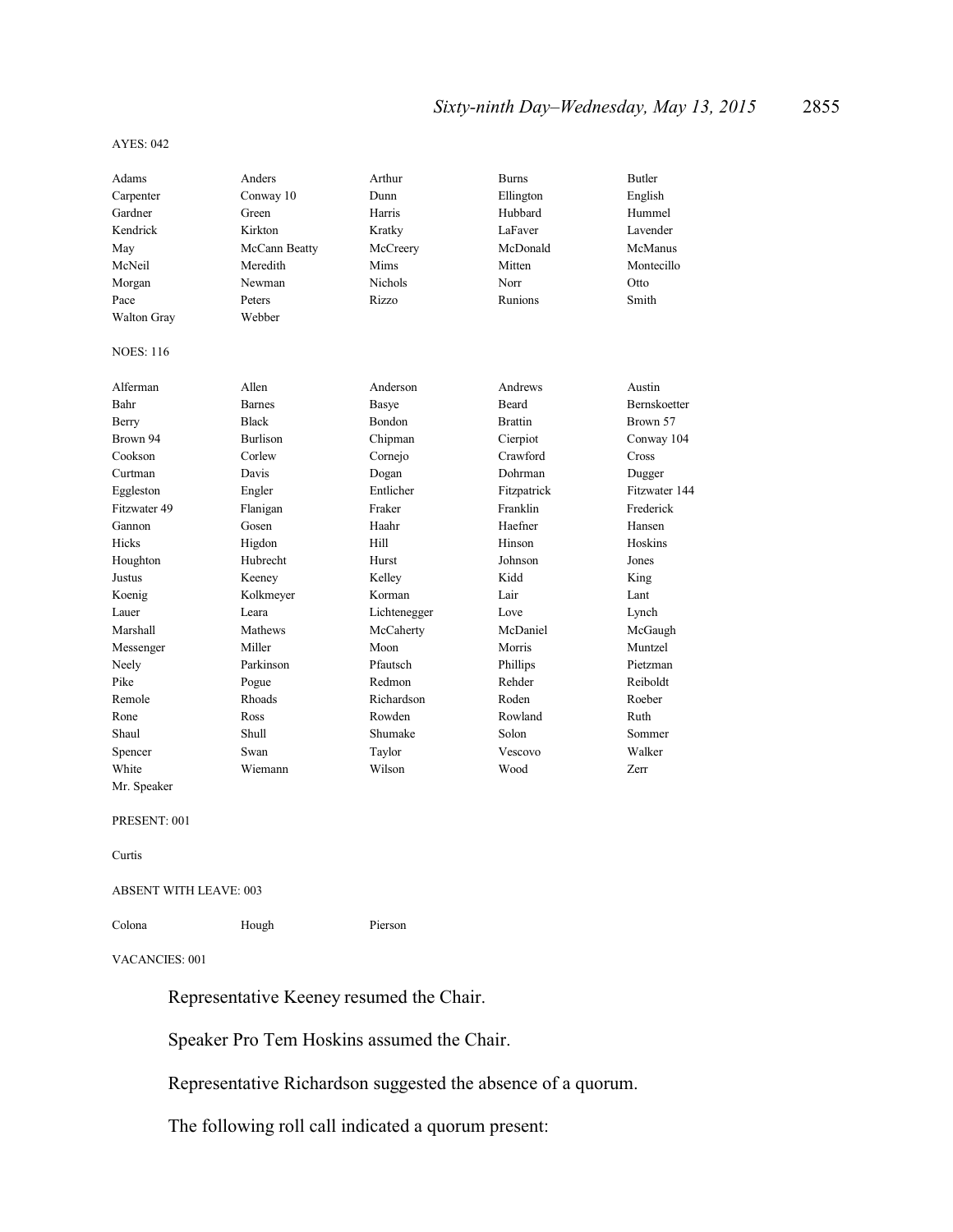AYES: 035

| Alferman                                                | <b>Barnes</b>  | Basye         | Bernskoetter | Bondon       |
|---------------------------------------------------------|----------------|---------------|--------------|--------------|
| <b>Burlison</b>                                         | <b>Butler</b>  | Fitzwater 144 | Fraker       | Franklin     |
| Green                                                   | Hansen         | Hoskins       | Hurst        | Keeney       |
| Koenig                                                  | Korman         | Kratky        | Lauer        | Lichtenegger |
| McDonald                                                | McGaugh        | McNeil        | Montecillo   | Newman       |
| Phillips                                                | Redmon         | Reiboldt      | Richardson   | Roeber       |
| Ross                                                    | Rowden         | Taylor        | Wiemann      | Wood         |
| <b>NOES: 003</b>                                        |                |               |              |              |
| Ellington                                               | Marshall       | Smith         |              |              |
| PRESENT: 112                                            |                |               |              |              |
| Adams                                                   | Allen          | Anders        | Anderson     | Andrews      |
| Arthur                                                  | Austin         | Bahr          | Beard        | Berry        |
| <b>Black</b>                                            | <b>Brattin</b> | Brown 57      | Brown 94     | <b>Burns</b> |
| Chipman                                                 | Cierpiot       | Conway 10     | Conway 104   | Cookson      |
| Corlew                                                  | Cornejo        | Crawford      | Cross        | Curtis       |
| Davis                                                   | Dohrman        | Dugger        | Dunn         | Eggleston    |
| Engler                                                  | Entlicher      | Fitzwater 49  | Flanigan     | Frederick    |
| Gannon                                                  | Gardner        | Gosen         | Haahr        | Haefner      |
| Harris                                                  | Hicks          | Higdon        | Hill         | Hinson       |
| Hough                                                   | Houghton       | Hubbard       | Hubrecht     | Hummel       |
| Johnson                                                 | Jones          | Justus        | Kelley       | Kendrick     |
| Kidd                                                    | King           | Kirkton       | Kolkmeyer    | LaFaver      |
| Lair                                                    | Lant           | Lavender      | Leara        | Love         |
| Lynch                                                   | Mathews        | May           | McCaherty    | McDaniel     |
| <b>McManus</b>                                          | Meredith       | Messenger     | Miller       | Mims         |
| Mitten                                                  | Moon           | Morgan        | Muntzel      | Neely        |
| Nichols                                                 | Norr           | Otto          | Pace         | Parkinson    |
| Peters                                                  | Pfautsch       | Pierson       | Pietzman     | Pike         |
| Pogue                                                   | Rehder         | Remole        | Rhoads       | Rone         |
| Rowland                                                 | Runions        | Ruth          | Shaul        | <b>Shull</b> |
| Shumake                                                 | Solon          | Sommer        | Spencer      | Swan         |
| Vescovo                                                 | Walker         | Walton Gray   | Webber       | White        |
| Wilson                                                  | Zerr           |               |              |              |
| $\triangle$ DCENT WITH $I$ E $\triangle$ VE $\cdot$ 012 |                |               |              |              |

#### ABSENT WITH LEAVE: 012

| Carpenter   | Colona        | Curtman  | Dogan  | English |
|-------------|---------------|----------|--------|---------|
| Fitzpatrick | McCann Beatty | McCreery | Morris | Rizzo   |
| Roden       | Mr. Speaker   |          |        |         |

VACANCIES: 001

Representative Richardson moved the previous question.

Which motion was adopted by the following vote: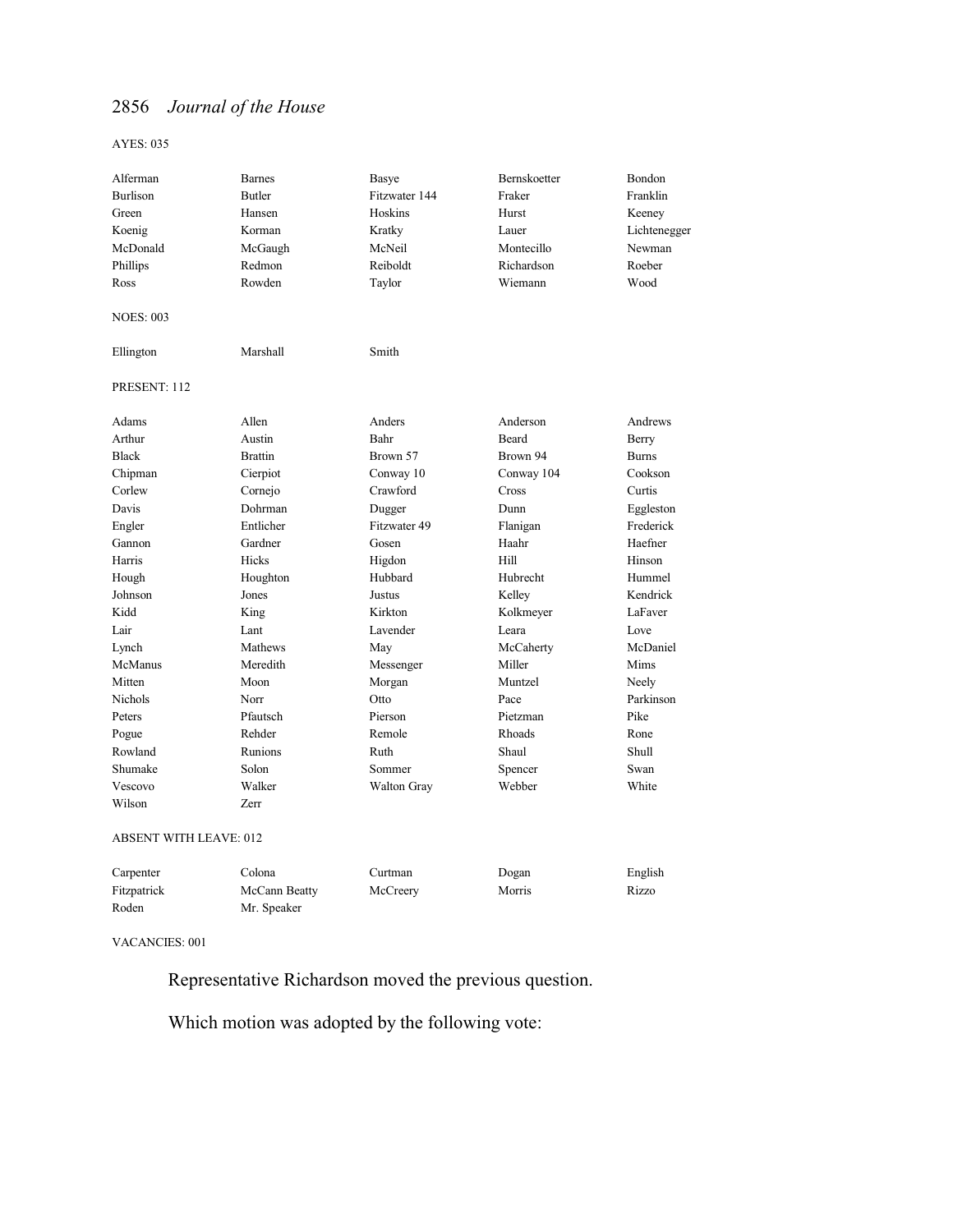| Alferman         | Allen           | Anderson      | Andrews        | Austin        |
|------------------|-----------------|---------------|----------------|---------------|
| Bahr             | <b>Barnes</b>   | Basye         | <b>Beard</b>   | Bernskoetter  |
| Berry            | <b>Black</b>    | Bondon        | <b>Brattin</b> | Brown 57      |
| Brown 94         | <b>Burlison</b> | Chipman       | Cierpiot       | Conway 104    |
| Cookson          | Corlew          | Cornejo       | Crawford       | Cross         |
| Curtman          | Davis           | Dogan         | Dohrman        | Dugger        |
| Eggleston        | Engler          | Entlicher     | Fitzpatrick    | Fitzwater 144 |
| Fitzwater 49     | Flanigan        | Fraker        | Franklin       | Frederick     |
| Gannon           | Gosen           | Haahr         | Haefner        | Hansen        |
| Hicks            | Higdon          | Hill          | Hinson         | Hoskins       |
| Hough            | Houghton        | Hubrecht      | Hurst          | Johnson       |
| Jones            | Justus          | Keeney        | Kelley         | Kidd          |
| King             | Koenig          | Kolkmeyer     | Korman         | Lair          |
| Lant             | Lauer           | Leara         | Lichtenegger   | Love          |
| Lynch            | Marshall        | Mathews       | McCaherty      | McDaniel      |
| McGaugh          | Messenger       | Miller        | Moon           | Morris        |
| Muntzel          | Neely           | Parkinson     | Pfautsch       | Phillips      |
| Pietzman         | Pike            | Pogue         | Redmon         | Rehder        |
| Reiboldt         | Remole          | Rhoads        | Richardson     | Roden         |
| Roeber           | Rone            | Ross          | Rowden         | Rowland       |
| Ruth             | Shaul           | Shull         | Shumake        | Solon         |
| Sommer           | Spencer         | Swan          | Taylor         | Vescovo       |
| Walker           | White           | Wiemann       | Wilson         | Wood          |
| Zerr             |                 |               |                |               |
| <b>NOES: 044</b> |                 |               |                |               |
|                  |                 |               |                |               |
| Adams            | Anders          | Arthur        | <b>Burns</b>   | <b>Butler</b> |
| Carpenter        | Conway 10       | Curtis        | Dunn           | Ellington     |
| English          | Gardner         | Green         | Harris         | Hubbard       |
| Hummel           | Kendrick        | Kirkton       | Kratky         | LaFaver       |
| Lavender         | May             | McCann Beatty | McCreery       | McDonald      |
| McManus          | McNeil          | Meredith      | Mims           | Mitten        |
| Montecillo       | Morgan          | Newman        | Nichols        | Norr          |
| Otto             | Pace            | Peters        | Pierson        | Rizzo         |
| Runions          | Smith           | Walton Gray   | Webber         |               |
| PRESENT: 000     |                 |               |                |               |

ABSENT WITH LEAVE: 002

Colona Mr. Speaker

VACANCIES: 001

On motion of Representative Burlison, **SCS HCS HBs 116 & 569** was adopted by the following vote: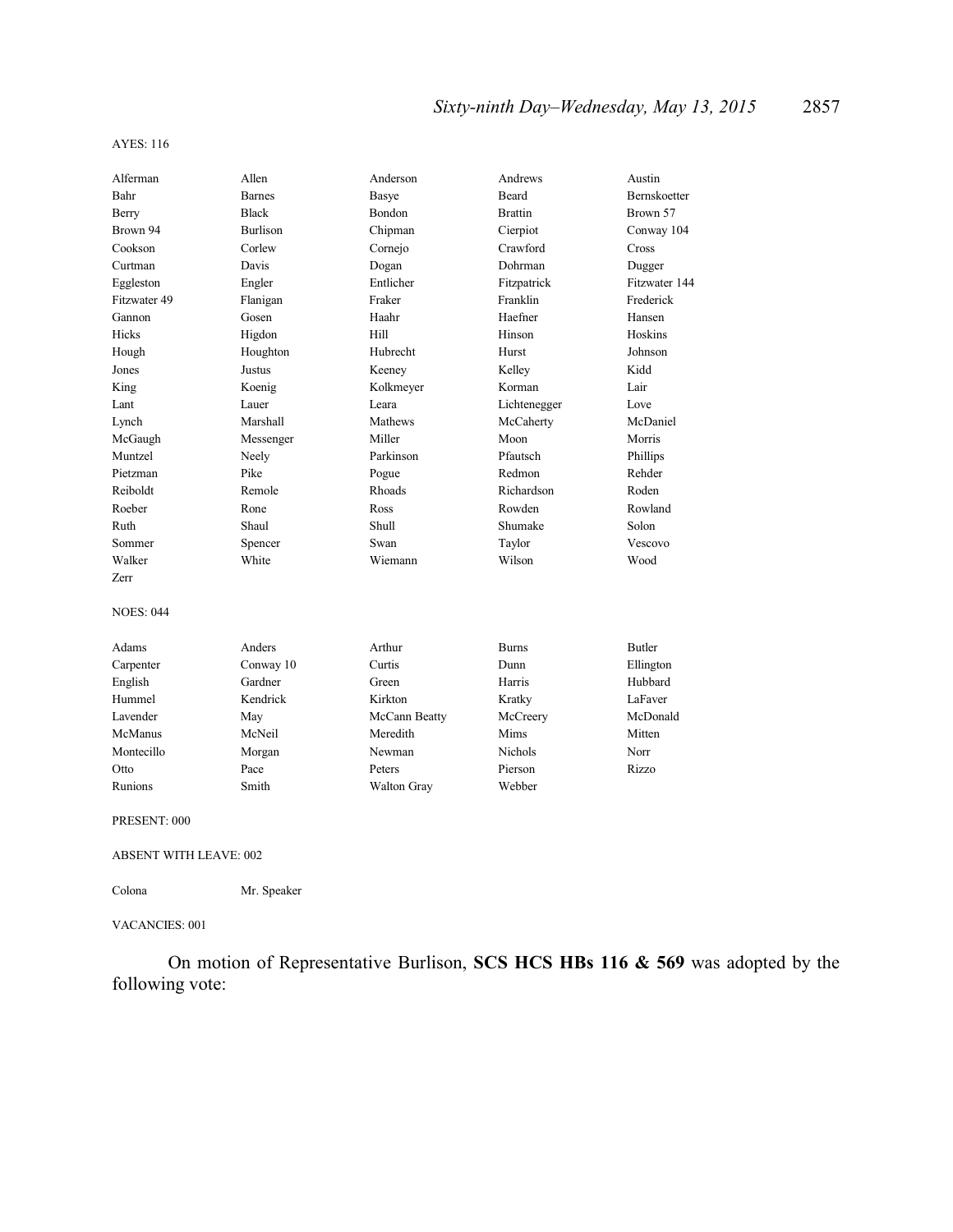#### AYES: 092

| Alferman                      | Allen          | Anderson    | Andrews            | Austin          |
|-------------------------------|----------------|-------------|--------------------|-----------------|
| Bahr                          | <b>Barnes</b>  | Basye       | Beard              | Bernskoetter    |
| Bondon                        | <b>Brattin</b> | Brown 57    | Brown 94           | <b>Burlison</b> |
| Chipman                       | Cierpiot       | Cookson     | Crawford           | Cross           |
| Curtman                       | Davis          | Dogan       | Dohrman            | Dugger          |
| Eggleston                     | Entlicher      | Fitzpatrick | Fitzwater 49       | Flanigan        |
| Fraker                        | Franklin       | Frederick   | Gosen              | Haahr           |
| Haefner                       | Hansen         | Hill        | Hoskins            | Hough           |
| Houghton                      | Hubrecht       | Hurst       | Johnson            | Jones           |
| Justus                        | Keeney         | Kelley      | Koenig             | Kolkmeyer       |
| Lair                          | Lant           | Leara       | Lichtenegger       | Love            |
| Lynch                         | Marshall       | Mathews     | McDaniel           | McGaugh         |
| Messenger                     | Miller         | Moon        | Morris             | Muntzel         |
| Parkinson                     | Pfautsch       | Phillips    | Pike               | Pogue           |
| Redmon                        | Rehder         | Reiboldt    | Remole             | <b>Rhoads</b>   |
| Richardson                    | Roeber         | Rone        | Ross               | Rowden          |
| Rowland                       | Shull          | Shumake     | Spencer            | Swan            |
| Taylor                        | Vescovo        | Walker      | White              | Wiemann         |
| Wilson                        | Wood           |             |                    |                 |
| <b>NOES: 066</b>              |                |             |                    |                 |
| Adams                         | Anders         | Arthur      | <b>Black</b>       | <b>Burns</b>    |
| <b>Butler</b>                 | Carpenter      | Conway 10   | Conway 104         | Corlew          |
| Cornejo                       | Dunn           | Ellington   | Engler             | English         |
| Fitzwater 144                 | Gannon         | Gardner     | Green              | Harris          |
| <b>Hicks</b>                  | Higdon         | Hinson      | Hubbard            | Hummel          |
| Kendrick                      | Kidd           | King        | Kirkton            | Korman          |
| Kratky                        | LaFaver        | Lauer       | Lavender           | May             |
| McCaherty                     | McCann Beatty  | McCreery    | McDonald           | McManus         |
| McNeil                        | Meredith       | Mims        | Mitten             | Montecillo      |
| Morgan                        | Neely          | Newman      | <b>Nichols</b>     | Norr            |
| Otto                          | Pace           | Peters      | Pierson            | Pietzman        |
| Rizzo                         | Roden          | Runions     | Ruth               | Shaul           |
| Smith                         | Solon          | Sommer      | <b>Walton Gray</b> | Webber          |
| Zerr                          |                |             |                    |                 |
| PRESENT: 002                  |                |             |                    |                 |
| Berry                         | Curtis         |             |                    |                 |
| <b>ABSENT WITH LEAVE: 002</b> |                |             |                    |                 |

Colona Mr. Speaker

### VACANCIES: 001

On motion of Representative Burlison, **SCS HCS HBs 116 & 569** was truly agreed to and finally passed by the following vote: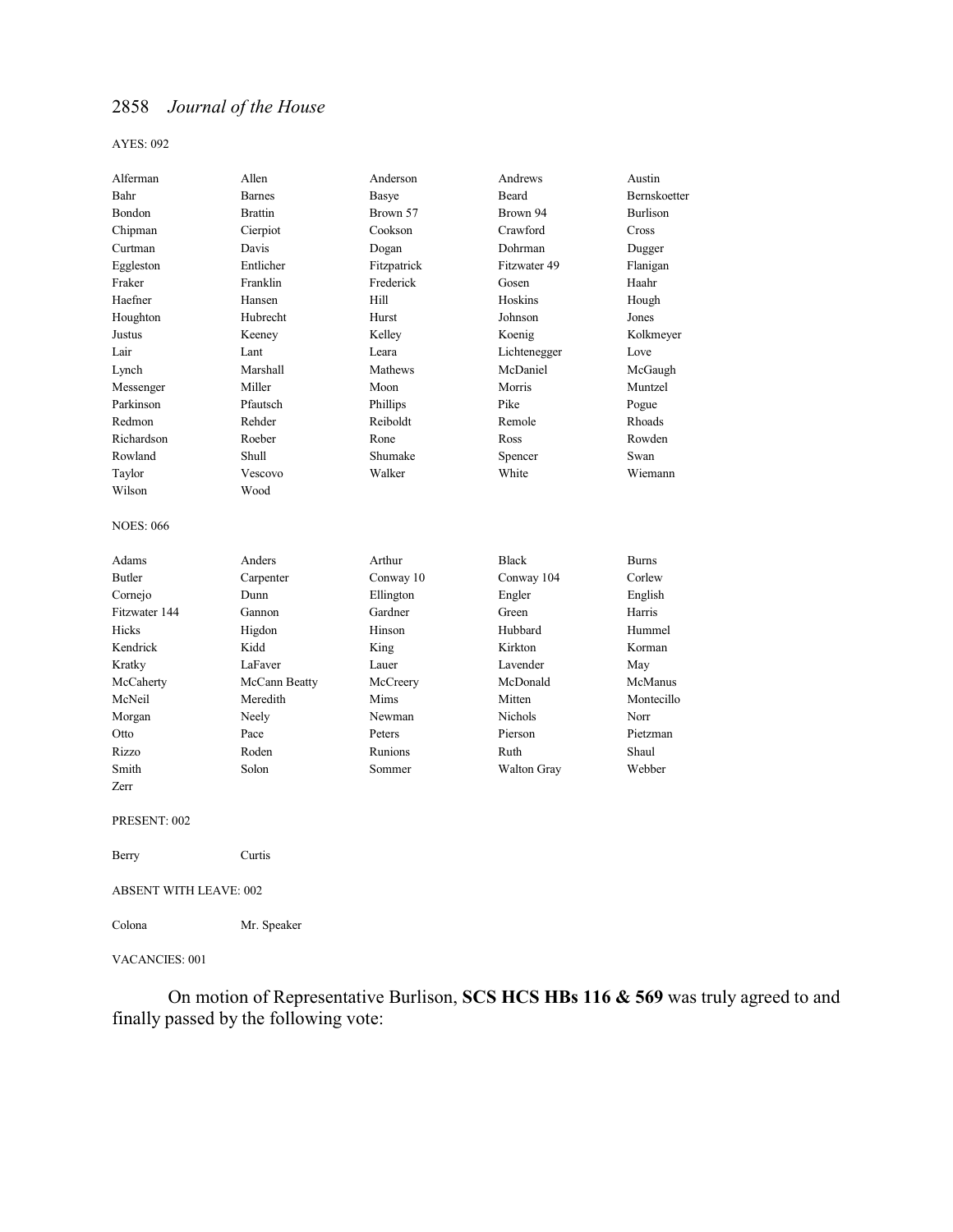| Alferman                      | Allen          | Anderson       | Andrews      | Austin          |
|-------------------------------|----------------|----------------|--------------|-----------------|
| Bahr                          | <b>Barnes</b>  | Basye          | <b>Beard</b> | Bernskoetter    |
| Bondon                        | <b>Brattin</b> | Brown 57       | Brown 94     | <b>Burlison</b> |
| Chipman                       | Cierpiot       | Cookson        | Crawford     | Cross           |
| Curtman                       | Davis          | Dogan          | Dohrman      | Dugger          |
| Eggleston                     | Entlicher      | Fitzpatrick    | Fitzwater 49 | Flanigan        |
| Fraker                        | Franklin       | Frederick      | Gosen        | Haahr           |
| Haefner                       | Hansen         | Hill           | Hoskins      | Hough           |
| Houghton                      | Hubrecht       | Hurst          | Johnson      | Jones           |
| Justus                        | Keeney         | Kelley         | Koenig       | Kolkmeyer       |
| Lair                          | Lant           | Leara          | Lichtenegger | Love            |
| Lynch                         | Marshall       | <b>Mathews</b> | McDaniel     | McGaugh         |
| Messenger                     | Miller         | Moon           | Morris       | Muntzel         |
| Parkinson                     | Pfautsch       | Phillips       | Pike         | Pogue           |
| Redmon                        | Rehder         | Reiboldt       | Remole       | Rhoads          |
| Richardson                    | Roeber         | Rone           | Ross         | Rowden          |
| Rowland                       | Shull          | Shumake        | Spencer      | Swan            |
| Taylor                        | Vescovo        | Walker         | White        | Wiemann         |
| Wilson                        | Wood           |                |              |                 |
| <b>NOES: 066</b>              |                |                |              |                 |
| Adams                         | Anders         | Arthur         | <b>Black</b> | <b>Burns</b>    |
| <b>Butler</b>                 | Carpenter      | Conway 10      | Conway 104   | Corlew          |
| Cornejo                       | Dunn           | Ellington      | Engler       | English         |
| Fitzwater 144                 | Gannon         | Gardner        | Green        | Harris          |
| Hicks                         | Higdon         | Hinson         | Hubbard      | Hummel          |
| Kendrick                      | Kidd           | King           | Kirkton      | Korman          |
| Kratky                        | LaFaver        | Lauer          | Lavender     | May             |
| McCaherty                     | McCann Beatty  | McCreery       | McDonald     | <b>McManus</b>  |
| McNeil                        | Meredith       | Mims           | Mitten       | Montecillo      |
| Morgan                        | Neely          | Newman         | Nichols      | Norr            |
| Otto                          | Pace           | Peters         | Pierson      | Pietzman        |
| Rizzo                         | Roden          | Runions        | Ruth         | Shaul           |
| Smith                         | Solon          | Sommer         | Walton Gray  | Webber          |
| Zerr                          |                |                |              |                 |
| PRESENT: 002                  |                |                |              |                 |
| Berry                         | Curtis         |                |              |                 |
| <b>ABSENT WITH LEAVE: 002</b> |                |                |              |                 |

Colona Mr. Speaker

VACANCIES: 001

Speaker Pro Tem Hoskins declared the bill passed.

On motion of Representative Richardson, the House recessed until 4:00 p.m.

### **AFTERNOON SESSION**

The hour of recess having expired, the House was called to order by Representative Keeney.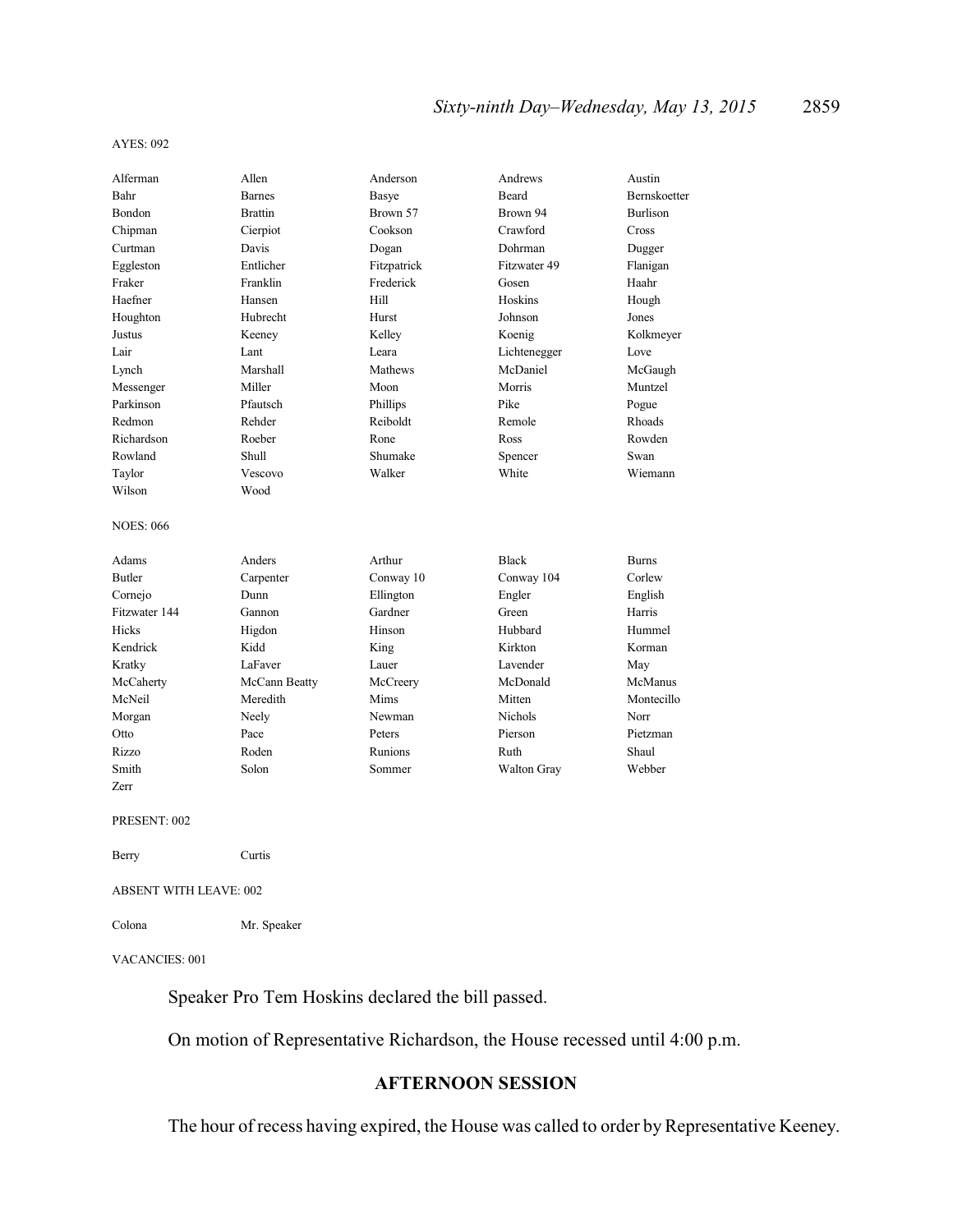## **HOUSE BILLS WITH SENATE AMENDMENTS**

**SCS HCS HB 613, as amended**, relating to the collection of property taxes, was taken up by Representative Crawford.

On motion of Representative Crawford, **SCS HCS HB 613, as amended**, was adopted by the following vote:

AYES: 135

| Adams                         | Alferman       | Allen        | Anders   | Anderson        |
|-------------------------------|----------------|--------------|----------|-----------------|
| Andrews                       | Arthur         | Austin       | Bahr     | <b>Barnes</b>   |
| <b>Basye</b>                  | Beard          | Bernskoetter | Berry    | <b>Black</b>    |
| Bondon                        | <b>Brattin</b> | Brown 57     | Brown 94 | <b>Burlison</b> |
| <b>Burns</b>                  | Carpenter      | Chipman      | Cierpiot | Colona          |
| Conway 10                     | Cookson        | Corlew       | Cornejo  | Crawford        |
| Cross                         | Davis          | Dogan        | Dohrman  | Dugger          |
| Eggleston                     | Ellington      | Engler       | English  | Entlicher       |
| Fitzpatrick                   | Fitzwater 144  | Fitzwater 49 | Flanigan | Fraker          |
| Franklin                      | Frederick      | Gannon       | Gosen    | Green           |
| Haahr                         | Haefner        | Hansen       | Harris   | <b>Hicks</b>    |
| Hill                          | Hinson         | Houghton     | Hubbard  | Hubrecht        |
| Hummel                        | Hurst          | Johnson      | Jones    | Justus          |
| Keeney                        | Kelley         | Kendrick     | Kidd     | King            |
| Koenig                        | Kolkmeyer      | Korman       | Kratky   | LaFaver         |
| Lair                          | Lauer          | Lavender     | Leara    | Lichtenegger    |
| Love                          | Lynch          | Mathews      | May      | McCaherty       |
| McDaniel                      | McDonald       | McGaugh      | Meredith | Messenger       |
| Miller                        | Morgan         | Morris       | Muntzel  | Neely           |
| <b>Nichols</b>                | Norr           | Otto         | Pace     | Parkinson       |
| Peters                        | Pfautsch       | Phillips     | Pierson  | Pietzman        |
| Pike                          | Redmon         | Rehder       | Reiboldt | Remole          |
| Rhoads                        | Richardson     | Rizzo        | Roden    | Roeber          |
| Rone                          | Ross           | Rowden       | Rowland  | Runions         |
| Ruth                          | Shaul          | <b>Shull</b> | Shumake  | Solon           |
| Spencer                       | Swan           | Taylor       | Vescovo  | Walker          |
| Webber                        | White          | Wiemann      | Wood     | Zerr            |
| <b>NOES: 017</b>              |                |              |          |                 |
| Curtis                        | Curtman        | Dunn         | Gardner  | Kirkton         |
| Marshall                      | McCann Beatty  | McCreery     | McNeil   | Mims            |
| Mitten                        | Montecillo     | Moon         | Newman   | Pogue           |
| <b>Walton Gray</b>            | Wilson         |              |          |                 |
| PRESENT: 000                  |                |              |          |                 |
| <b>ABSENT WITH LEAVE: 010</b> |                |              |          |                 |
| Butler                        | Conway 104     | Higdon       | Hoskins  | Hough           |
| Lant                          | McManus        | Smith        | Sommer   | Mr. Speaker     |

VACANCIES: 001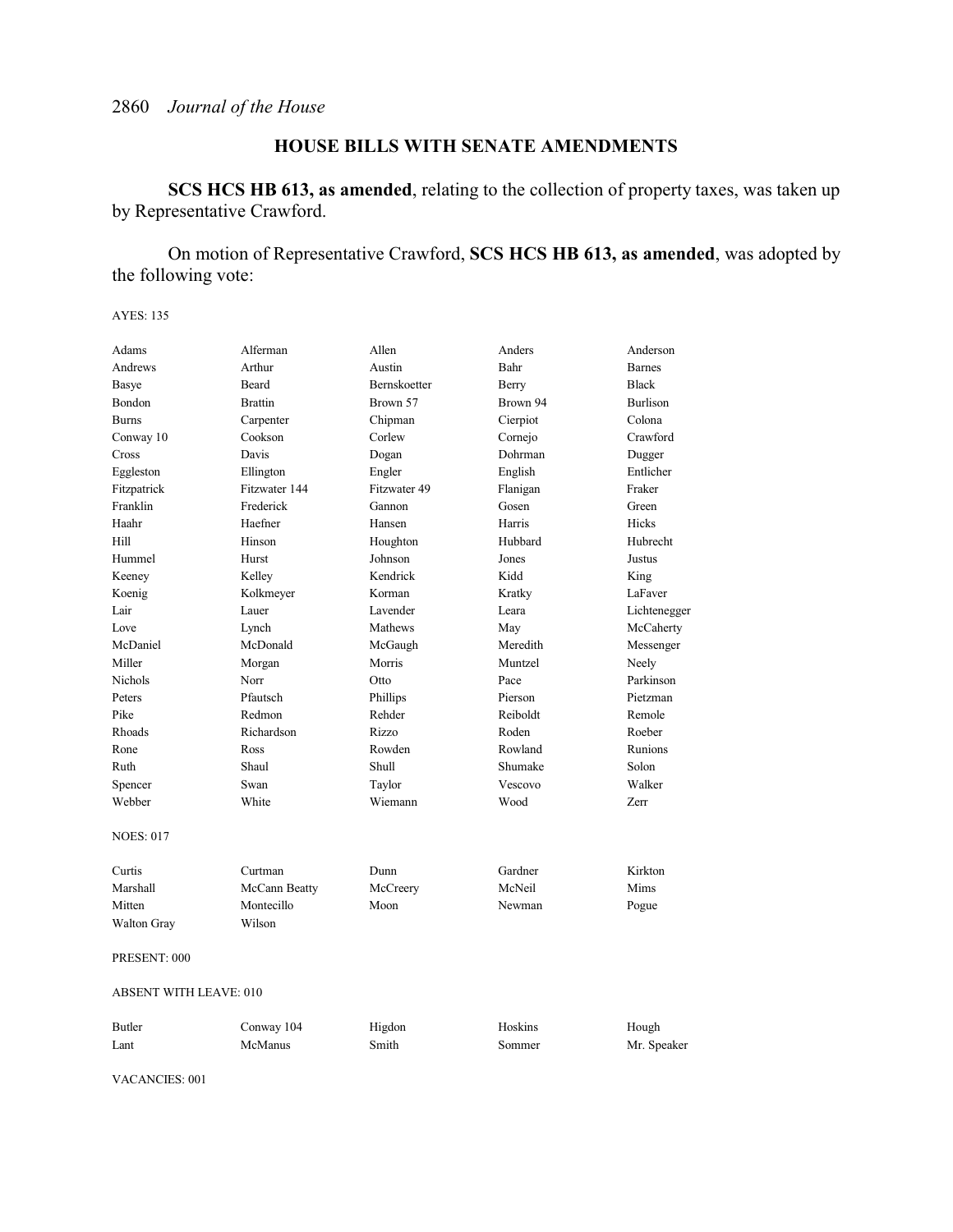On motion of Representative Crawford, **SCS HCS HB 613, as amended**, was truly agreed to and finally passed by the following vote:

#### AYES: 133

| Adams                         | Alferman       | Allen         | Anders       | Anderson           |
|-------------------------------|----------------|---------------|--------------|--------------------|
| Andrews                       | Arthur         | Austin        | Bahr         | <b>Barnes</b>      |
| <b>Basye</b>                  | <b>Beard</b>   | Bernskoetter  | Berry        | <b>Black</b>       |
| Bondon                        | <b>Brattin</b> | Brown 57      | Brown 94     | <b>Burlison</b>    |
| <b>Burns</b>                  | Carpenter      | Chipman       | Cierpiot     | Colona             |
| Conway 10                     | Cookson        | Corlew        | Cornejo      | Crawford           |
| Cross                         | Curtman        | Davis         | Dogan        | Dohrman            |
| Dugger                        | Eggleston      | Ellington     | Engler       | English            |
| Entlicher                     | Fitzpatrick    | Fitzwater 144 | Fitzwater 49 | Flanigan           |
| Fraker                        | Franklin       | Frederick     | Gannon       | Gosen              |
| Green                         | Haahr          | Haefner       | Hansen       | Harris             |
| <b>Hicks</b>                  | Hill           | Hinson        | Houghton     | Hubbard            |
| Hubrecht                      | Hummel         | Hurst         | Johnson      | Jones              |
| Justus                        | Keeney         | Kelley        | Kendrick     | King               |
| Koenig                        | Kolkmeyer      | Korman        | Kratky       | LaFaver            |
| Lair                          | Lauer          | Lavender      | Leara        | Lichtenegger       |
| Love                          | Lynch          | Mathews       | May          | McCaherty          |
| McDaniel                      | McGaugh        | Meredith      | Messenger    | Miller             |
| Morgan                        | Morris         | Muntzel       | Neely        | <b>Nichols</b>     |
| Otto                          | Parkinson      | Peters        | Pfautsch     | Phillips           |
| Pierson                       | Pietzman       | Pike          | Redmon       | Rehder             |
| Reiboldt                      | Remole         | Rhoads        | Richardson   | Rizzo              |
| Roden                         | Roeber         | Rone          | Ross         | Rowden             |
| Rowland                       | Runions        | Ruth          | Shaul        | Shull              |
| Shumake                       | Solon          | Spencer       | Swan         | Taylor             |
| Vescovo                       | Walker         | Webber        | White        | Wiemann            |
| Wilson                        | Wood           | Zerr          |              |                    |
| <b>NOES: 020</b>              |                |               |              |                    |
| <b>Butler</b>                 | Curtis         | Dunn          | Gardner      | Kidd               |
| Kirkton                       | Marshall       | McCann Beatty | McCreery     | McDonald           |
| McNeil                        | Mims           | Mitten        | Montecillo   | Moon               |
| Newman                        | Norr           | Pace          | Pogue        | <b>Walton Gray</b> |
| PRESENT: 000                  |                |               |              |                    |
| <b>ABSENT WITH LEAVE: 009</b> |                |               |              |                    |
| Conway 104                    | Higdon         | Hoskins       | Hough        | Lant               |
| McManus                       | Smith          | Sommer        | Mr. Speaker  |                    |
| <b>VACANCIES: 001</b>         |                |               |              |                    |

Representative Keeney declared the bill passed.

The emergency clause was defeated by the following vote: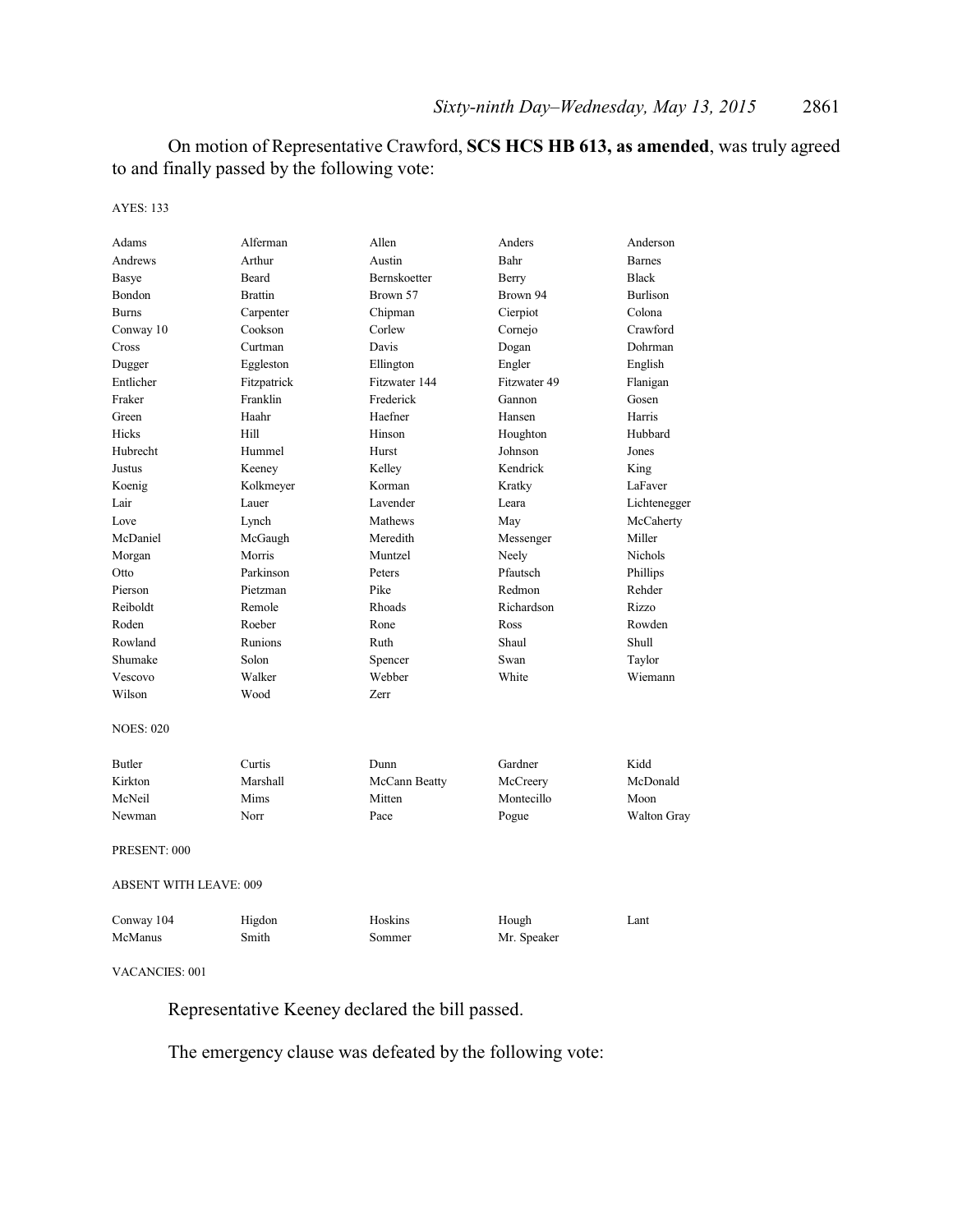AYES: 007

| Allen                         | Brown 94        | Conway 10    | Flanigan      | McDaniel       |
|-------------------------------|-----------------|--------------|---------------|----------------|
| Pierson                       | White           |              |               |                |
|                               |                 |              |               |                |
| <b>NOES: 146</b>              |                 |              |               |                |
| Adams                         | Alferman        | Anders       | Anderson      | Andrews        |
| Arthur                        | Austin          | Bahr         | <b>Barnes</b> | Basye          |
| Beard                         | Bernskoetter    | <b>Black</b> | Bondon        | <b>Brattin</b> |
| Brown 57                      | <b>Burlison</b> | <b>Burns</b> | <b>Butler</b> | Carpenter      |
| Chipman                       | Cierpiot        | Colona       | Cookson       | Corlew         |
| Cornejo                       | Crawford        | Cross        | Curtis        | Curtman        |
| Davis                         | Dogan           | Dohrman      | Dugger        | Dunn           |
| Eggleston                     | Ellington       | Engler       | English       | Entlicher      |
| Fitzpatrick                   | Fitzwater 144   | Fitzwater 49 | Fraker        | Franklin       |
| Frederick                     | Gannon          | Gardner      | Gosen         | Green          |
| Haahr                         | Haefner         | Hansen       | Harris        | Hicks          |
| Hill                          | Hinson          | Hoskins      | Houghton      | Hubbard        |
| Hubrecht                      | Hummel          | Hurst        | Johnson       | Jones          |
| Justus                        | Keeney          | Kelley       | Kendrick      | Kidd           |
| King                          | Kirkton         | Koenig       | Kolkmeyer     | Korman         |
| Kratky                        | LaFaver         | Lair         | Lauer         | Lavender       |
| Leara                         | Lichtenegger    | Love         | Lynch         | Marshall       |
| Mathews                       | May             | McCaherty    | McCann Beatty | McCreery       |
| McDonald                      | McGaugh         | McNeil       | Meredith      | Messenger      |
| Miller                        | Mims            | Mitten       | Montecillo    | Moon           |
| Morgan                        | Morris          | Muntzel      | Neely         | Newman         |
| <b>Nichols</b>                | Norr            | Otto         | Pace          | Parkinson      |
| Peters                        | Pfautsch        | Phillips     | Pietzman      | Pike           |
| Pogue                         | Redmon          | Rehder       | Reiboldt      | Remole         |
| Rhoads                        | Richardson      | Rizzo        | Roden         | Roeber         |
| Rone                          | Ross            | Rowden       | Rowland       | Runions        |
| Ruth                          | Shaul           | Shull        | Shumake       | Solon          |
| Spencer                       | Swan            | Taylor       | Vescovo       | Walker         |
| <b>Walton Gray</b>            | Webber          | Wiemann      | Wilson        | Wood           |
| Zerr                          |                 |              |               |                |
| PRESENT: 000                  |                 |              |               |                |
| <b>ABSENT WITH LEAVE: 009</b> |                 |              |               |                |
| Berry                         | Conway 104      | Higdon       | Hough         | Lant           |
| McManus                       | Smith           | Sommer       | Mr. Speaker   |                |
|                               |                 |              |               |                |

VACANCIES: 001

**SCS HB 1098**, relating to trust companies, was taken up by Representative Crawford.

On motion of Representative Crawford, **SCS HB 1098** was adopted by the following vote: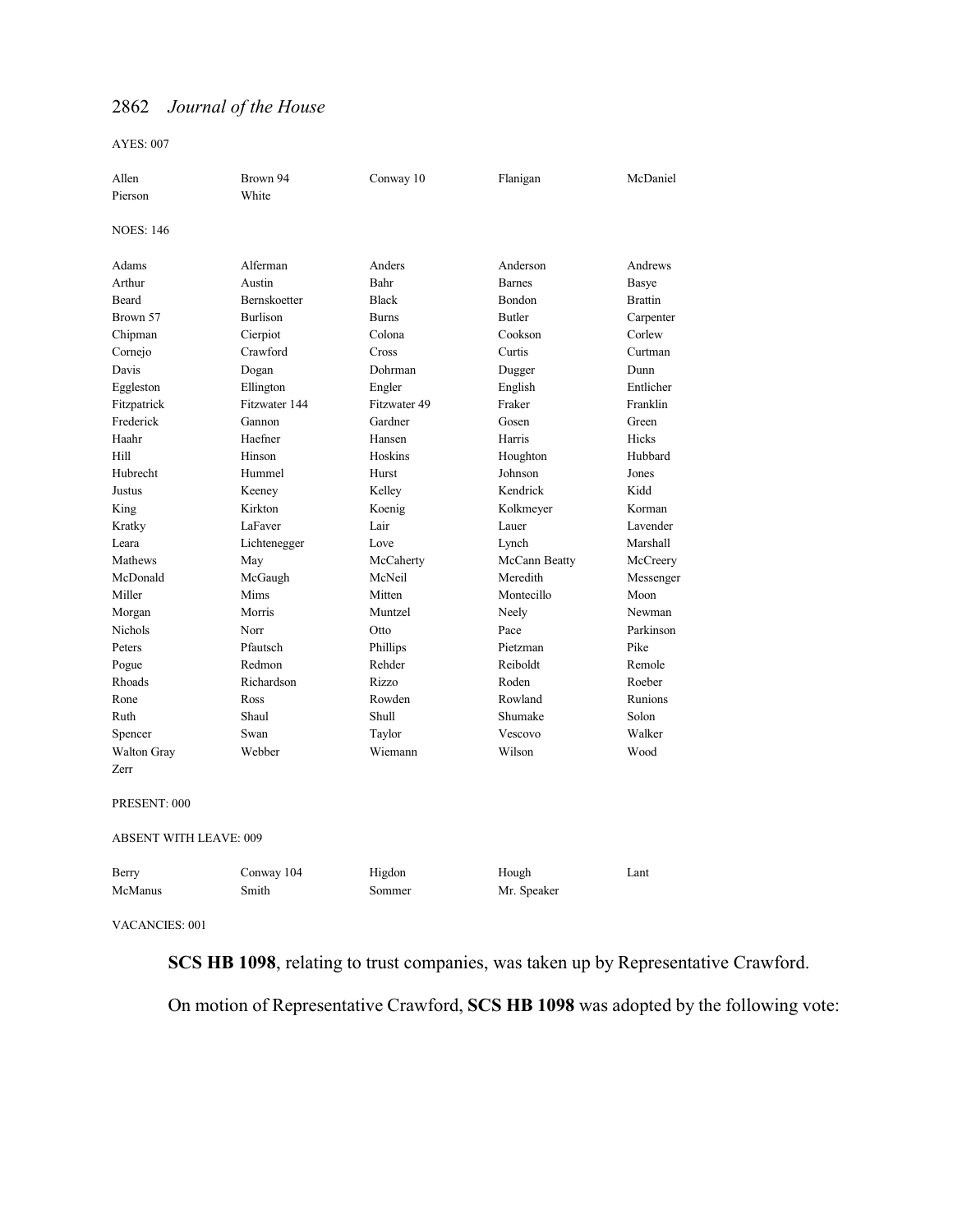| Adams                         | Alferman    | Allen        | Anders          | Anderson      |  |
|-------------------------------|-------------|--------------|-----------------|---------------|--|
| Andrews                       | Arthur      | Austin       | Bahr            | <b>Barnes</b> |  |
| Basye                         | Beard       | Bernskoetter | <b>Black</b>    | Bondon        |  |
| <b>Brattin</b>                | Brown 57    | Brown 94     | <b>Burlison</b> | <b>Burns</b>  |  |
| <b>Butler</b>                 | Carpenter   | Chipman      | Colona          | Conway 10     |  |
| Cookson                       | Corlew      | Cornejo      | Crawford        | Cross         |  |
| Curtis                        | Curtman     | Davis        | Dogan           | Dohrman       |  |
| Dugger                        | Dunn        | Eggleston    | Ellington       | Engler        |  |
| English                       | Entlicher   | Fitzpatrick  | Fitzwater 144   | Fitzwater 49  |  |
| Flanigan                      | Fraker      | Franklin     | Frederick       | Gannon        |  |
| Gosen                         | Haahr       | Haefner      | Hansen          | Harris        |  |
| Hill                          | Hinson      | Houghton     | Hubbard         | Hubrecht      |  |
| Hummel                        | Hurst       | Johnson      | Jones           | Justus        |  |
| Keeney                        | Kelley      | Kendrick     | Kidd            | King          |  |
| Kirkton                       | Koenig      | Kolkmeyer    | Korman          | Kratky        |  |
| LaFaver                       | Lair        | Lavender     | Leara           | Lichtenegger  |  |
| Love                          | Lynch       | Mathews      | McCaherty       | McCann Beatty |  |
| McCreery                      | McDaniel    | McDonald     | McGaugh         | McNeil        |  |
| Meredith                      | Messenger   | Miller       | Mims            | Mitten        |  |
| Montecillo                    | Moon        | Morgan       | Morris          | Muntzel       |  |
| Neely                         | Newman      | Nichols      | Norr            | Otto          |  |
| Pace                          | Parkinson   | Peters       | Pfautsch        | Phillips      |  |
| Pierson                       | Pietzman    | Pike         | Redmon          | Rehder        |  |
| Reiboldt                      | Remole      | Rhoads       | Richardson      | Rizzo         |  |
| Roden                         | Roeber      | Rone         | Ross            | Rowland       |  |
| Runions                       | Ruth        | Shaul        | Shull           | Shumake       |  |
| Solon                         | Spencer     | Swan         | Taylor          | Vescovo       |  |
| Walker                        | Walton Gray | Webber       | White           | Wiemann       |  |
| Wilson                        | Wood        | Zerr         |                 |               |  |
| <b>NOES: 004</b>              |             |              |                 |               |  |
| Gardner                       | Marshall    | Pogue        | Smith           |               |  |
| PRESENT: 000                  |             |              |                 |               |  |
| <b>ABSENT WITH LEAVE: 015</b> |             |              |                 |               |  |
| Berry                         | Cierpiot    | Conway 104   | Green           | Hicks         |  |
| Higdon                        | Hoskins     | Hough        | Lant            | Lauer         |  |
| May                           | McManus     | Rowden       | Sommer          | Mr. Speaker   |  |

VACANCIES: 001

On motion of Representative Crawford, **SCS HB 1098** was truly agreed to and finally passed by the following vote: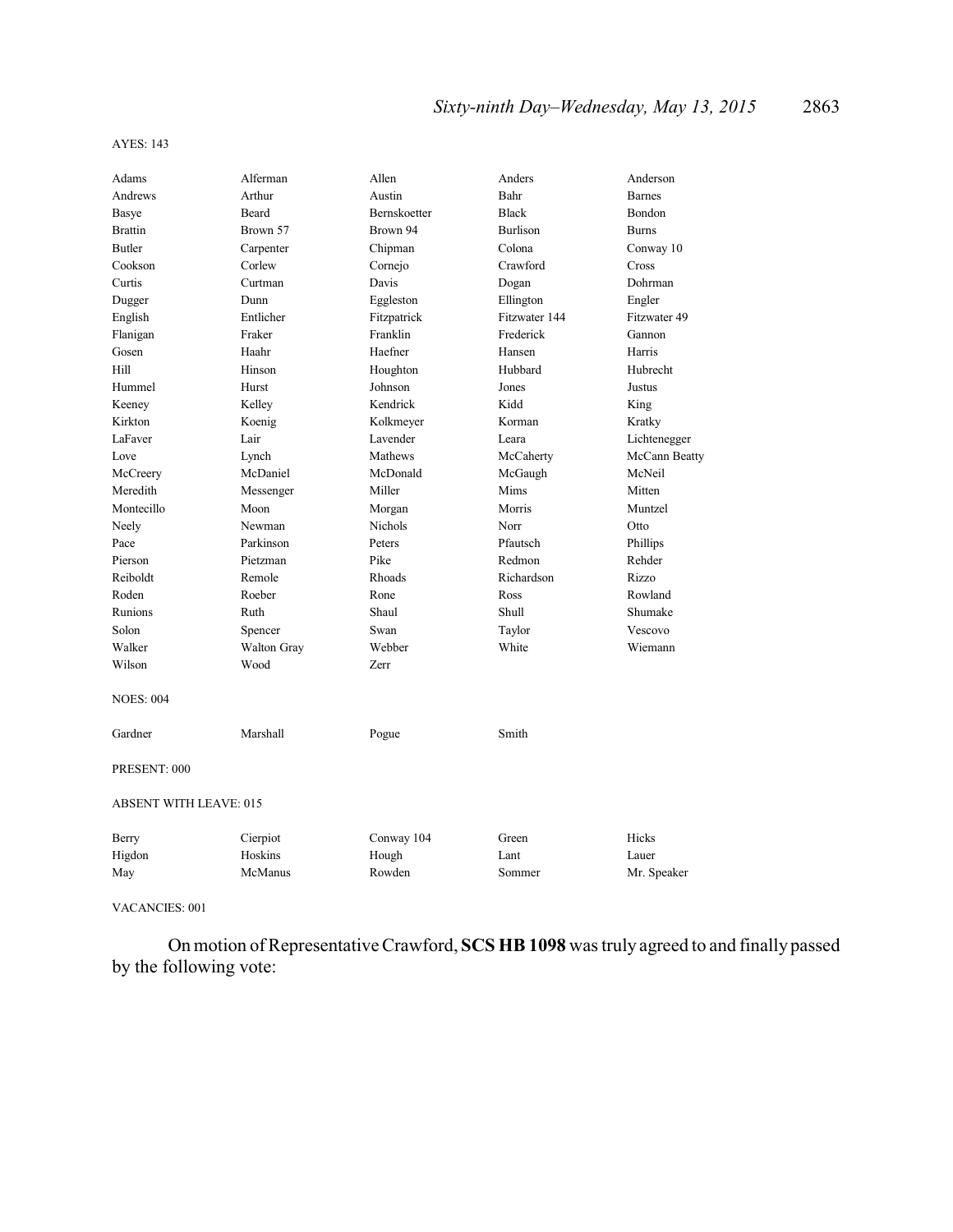AYES: 137

| Adams                         | Alferman            | Allen           | Anders       | Anderson       |
|-------------------------------|---------------------|-----------------|--------------|----------------|
| Andrews                       | Arthur              | Austin          | Bahr         | Basye          |
| Beard                         | <b>Bernskoetter</b> | <b>Black</b>    | Bondon       | <b>Brattin</b> |
| Brown 57                      | Brown 94            | <b>Burlison</b> | <b>Burns</b> | Butler         |
| Carpenter                     | Colona              | Conway 10       | Cookson      | Corlew         |
| Cornejo                       | Crawford            | Cross           | Curtis       | Curtman        |
| Davis                         | Dogan               | Dohrman         | Dugger       | Dunn           |
| Eggleston                     | Ellington           | Engler          | English      | Entlicher      |
| Fitzpatrick                   | Fitzwater 144       | Fitzwater 49    | Fraker       | Franklin       |
| Frederick                     | Gannon              | Gosen           | Haahr        | Haefner        |
| Hansen                        | Harris              | Hill            | Hinson       | Houghton       |
| Hubrecht                      | Hummel              | Hurst           | Johnson      | Jones          |
| Justus                        | Keeney              | Kelley          | Kendrick     | Kidd           |
| King                          | Kirkton             | Koenig          | Kolkmeyer    | Korman         |
| Kratky                        | LaFaver             | Lair            | Lavender     | Leara          |
| Lichtenegger                  | Love                | Lynch           | Mathews      | May            |
| McCaherty                     | McCann Beatty       | McCreery        | McDaniel     | McDonald       |
| McGaugh                       | McNeil              | Meredith        | Messenger    | Miller         |
| Mims                          | Montecillo          | Moon            | Morgan       | Morris         |
| Muntzel                       | Neely               | Newman          | Nichols      | Norr           |
| Otto                          | Pace                | Parkinson       | Peters       | Pfautsch       |
| Phillips                      | Pierson             | Pietzman        | Pike         | Rehder         |
| Reiboldt                      | Remole              | Rhoads          | Richardson   | Rizzo          |
| Roden                         | Roeber              | Rone            | Ross         | Rowland        |
| Runions                       | Ruth                | Shaul           | Shull        | Shumake        |
| Solon                         | Spencer             | Swan            | Taylor       | Vescovo        |
| Walker                        | Walton Gray         | White           | Wiemann      | Wilson         |
| Wood                          | Zerr                |                 |              |                |
| <b>NOES: 004</b>              |                     |                 |              |                |
| Gardner                       | Marshall            | Pogue           | Smith        |                |
| PRESENT: 000                  |                     |                 |              |                |
| <b>ABSENT WITH LEAVE: 021</b> |                     |                 |              |                |
| <b>Barnes</b>                 | Berry               | Chipman         | Cierpiot     | Conway 104     |
| Flanigan                      | Green               | Hicks           | Higdon       | Hoskins        |
| Hough                         | Hubbard             | Lant            | Lauer        | McManus        |
| Mitten                        | Redmon              | Rowden          | Sommer       | Webber         |
| Mr. Speaker                   |                     |                 |              |                |

VACANCIES: 001

Representative Keeney declared the bill passed.

**SS HB 92, as amended**, relating to the Department of Natural Resources, was taken up by Representative Miller.

On motion of Representative Miller, **SS HB 92, as amended**, was adopted by the following vote: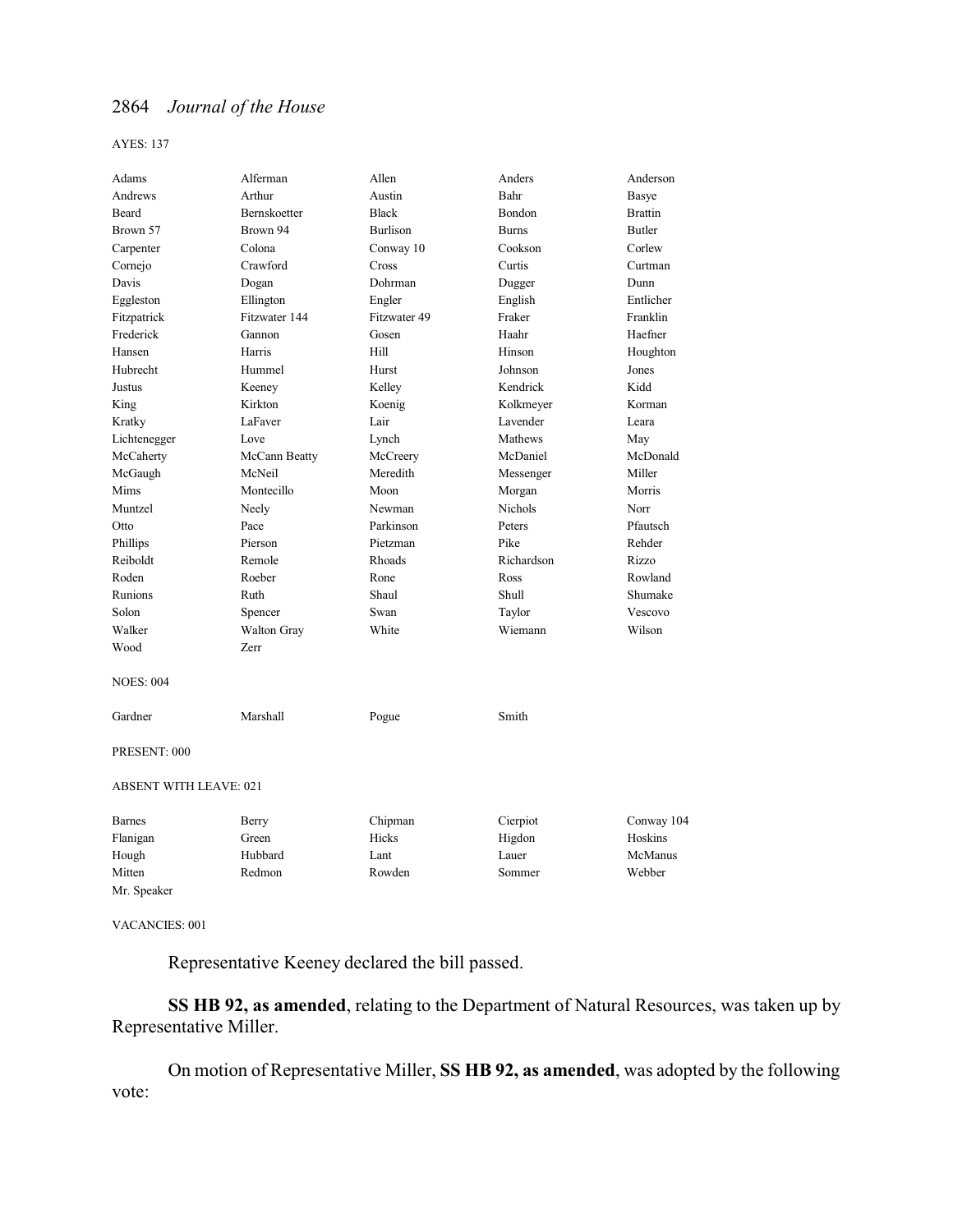| Adams                         | Alferman      | Allen           | Anderson      | Andrews        |
|-------------------------------|---------------|-----------------|---------------|----------------|
| Austin                        | Bahr          | <b>Barnes</b>   | <b>Basye</b>  | <b>Beard</b>   |
| Bernskoetter                  | Berry         | <b>Black</b>    | Bondon        | <b>Brattin</b> |
| Brown 57                      | Brown 94      | <b>Burlison</b> | Chipman       | Cierpiot       |
| Conway 10                     | Cookson       | Corlew          | Cornejo       | Crawford       |
| Cross                         | Curtman       | Davis           | Dogan         | Dohrman        |
| Dugger                        | Eggleston     | Engler          | English       | Entlicher      |
| Fitzpatrick                   | Fitzwater 144 | Fitzwater 49    | Flanigan      | Fraker         |
| Franklin                      | Frederick     | Gannon          | Gosen         | Haahr          |
| Haefner                       | Hansen        | Harris          | Hicks         | Higdon         |
| Hill                          | Hoskins       | Houghton        | Hubbard       | Hubrecht       |
| Hurst                         | Johnson       | Jones           | Justus        | Keeney         |
| Kelley                        | Kidd          | King            | Koenig        | Kolkmeyer      |
| Korman                        | Lair          | Lant            | Lauer         | Leara          |
| Lichtenegger                  | Love          | Lynch           | Mathews       | McCaherty      |
| McDaniel                      | McGaugh       | Messenger       | Miller        | Moon           |
| Morris                        | Muntzel       | Neely           | Nichols       | Otto           |
| Pace                          | Parkinson     | Pfautsch        | Phillips      | Pierson        |
| Pietzman                      | Pike          | Rehder          | Reiboldt      | Remole         |
| Rhoads                        | Richardson    | Roden           | Roeber        | Rone           |
| Ross                          | Rowden        | Rowland         | Ruth          | Shaul          |
| Shull                         | Shumake       | Solon           | Spencer       | Swan           |
| Taylor                        | Vescovo       | Walker          | Walton Gray   | White          |
| Wiemann                       | Wilson        | Wood            | Zerr          |                |
| <b>NOES: 036</b>              |               |                 |               |                |
| Anders                        | Arthur        | <b>Burns</b>    | <b>Butler</b> | Carpenter      |
| Colona                        | Curtis        | Dunn            | Ellington     | Gardner        |
| Green                         | Hummel        | Kendrick        | Kirkton       | Kratky         |
| LaFaver                       | Lavender      | Marshall        | May           | McCann Beatty  |
| McCreery                      | McManus       | McNeil          | Meredith      | Mims           |
| Mitten                        | Montecillo    | Morgan          | Newman        | Norr           |
| Peters                        | Pogue         | Rizzo           | Runions       | Smith          |
| Webber                        |               |                 |               |                |
| PRESENT: 000                  |               |                 |               |                |
| <b>ABSENT WITH LEAVE: 007</b> |               |                 |               |                |
| Conway 104                    | Hinson        | Hough           | McDonald      | Redmon         |
| Sommer                        | Mr. Speaker   |                 |               |                |

VACANCIES: 001

On motion of Representative Miller, **SS HB 92, as amended**, was truly agreed to and finally passed by the following vote: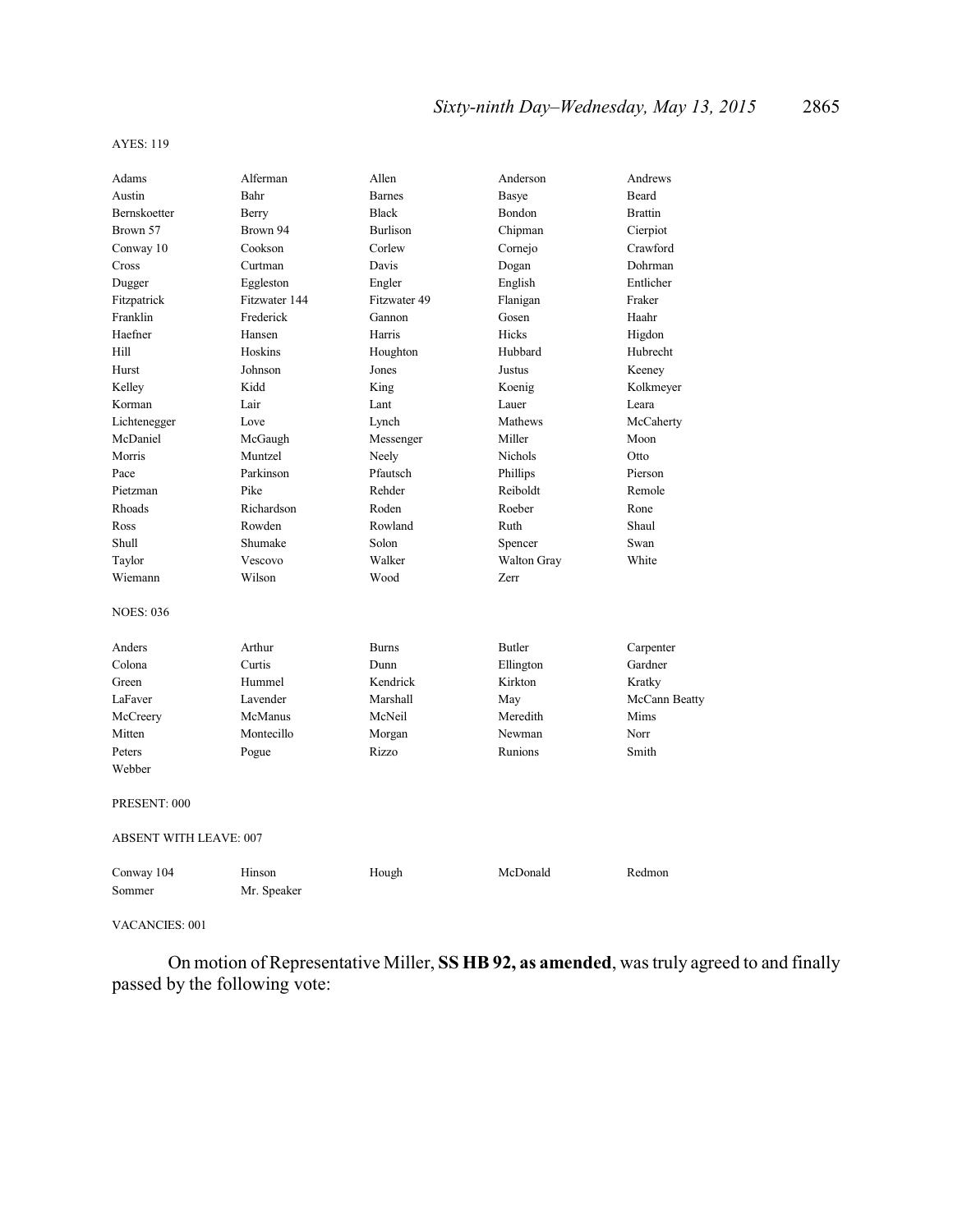AYES: 118

| Adams                         | Alferman        | Allen         | Anderson       | Andrews      |
|-------------------------------|-----------------|---------------|----------------|--------------|
| Austin                        | Bahr            | <b>Barnes</b> | Basye          | Bernskoetter |
| Berry                         | <b>Black</b>    | Bondon        | <b>Brattin</b> | Brown 57     |
| Brown 94                      | <b>Burlison</b> | Chipman       | Cierpiot       | Conway 10    |
| Cookson                       | Corlew          | Cornejo       | Crawford       | Cross        |
| Curtman                       | Davis           | Dogan         | Dohrman        | Dugger       |
| Eggleston                     | Engler          | English       | Entlicher      | Fitzpatrick  |
| Fitzwater 144                 | Fitzwater 49    | Flanigan      | Fraker         | Franklin     |
| Frederick                     | Gannon          | Gosen         | Green          | Haahr        |
| Haefner                       | Hansen          | Harris        | Hicks          | Higdon       |
| Hill                          | Hoskins         | Houghton      | Hubbard        | Hubrecht     |
| Hurst                         | Johnson         | Jones         | Justus         | Keeney       |
| Kelley                        | Kidd            | King          | Koenig         | Kolkmeyer    |
| Korman                        | Lair            | Lant          | Lauer          | Leara        |
| Lichtenegger                  | Love            | Lynch         | Mathews        | McCaherty    |
| McDaniel                      | McGaugh         | Messenger     | Miller         | Moon         |
| Morris                        | Muntzel         | Nichols       | Otto           | Pace         |
| Parkinson                     | Pfautsch        | Phillips      | Pietzman       | Pike         |
| Redmon                        | Rehder          | Reiboldt      | Remole         | Rhoads       |
| Richardson                    | Roden           | Roeber        | Rone           | Ross         |
| Rowden                        | Rowland         | Ruth          | Shaul          | Shull        |
| Shumake                       | Solon           | Spencer       | Swan           | Taylor       |
| Vescovo                       | Walker          | Walton Gray   | White          | Wiemann      |
| Wilson                        | Wood            | Zerr          |                |              |
| <b>NOES: 032</b>              |                 |               |                |              |
| Anders                        | Arthur          | <b>Burns</b>  | Butler         | Carpenter    |
| Colona                        | Curtis          | Dunn          | Ellington      | Gardner      |
| Hummel                        | Kendrick        | Kirkton       | Kratky         | LaFaver      |
| Lavender                      | Marshall        | McCann Beatty | McCreery       | McManus      |
| McNeil                        | Meredith        | Mims          | Montecillo     | Morgan       |
| Newman                        | Norr            | Peters        | Pogue          | Rizzo        |
| Runions                       | Webber          |               |                |              |
| PRESENT: 000                  |                 |               |                |              |
| <b>ABSENT WITH LEAVE: 012</b> |                 |               |                |              |
| Beard                         | Conway 104      | Hinson        | Hough          | May          |
| McDonald                      | Mitten          | Neely         | Pierson        | Smith        |
| Sommer                        | Mr. Speaker     |               |                |              |

VACANCIES: 001

Representative Keeney declared the bill passed.

**SS SCS HB 522, HB 34, HB 133, HB 134, HB 810, HB 338 & HB 873**, relating to highway and bridge designations, was taken up by Representative Cookson.

On motion of Representative Cookson, **SS SCS HB 522, HB 34, HB 133, HB 134, HB 810, HB 338 & HB 873** was adopted by the following vote: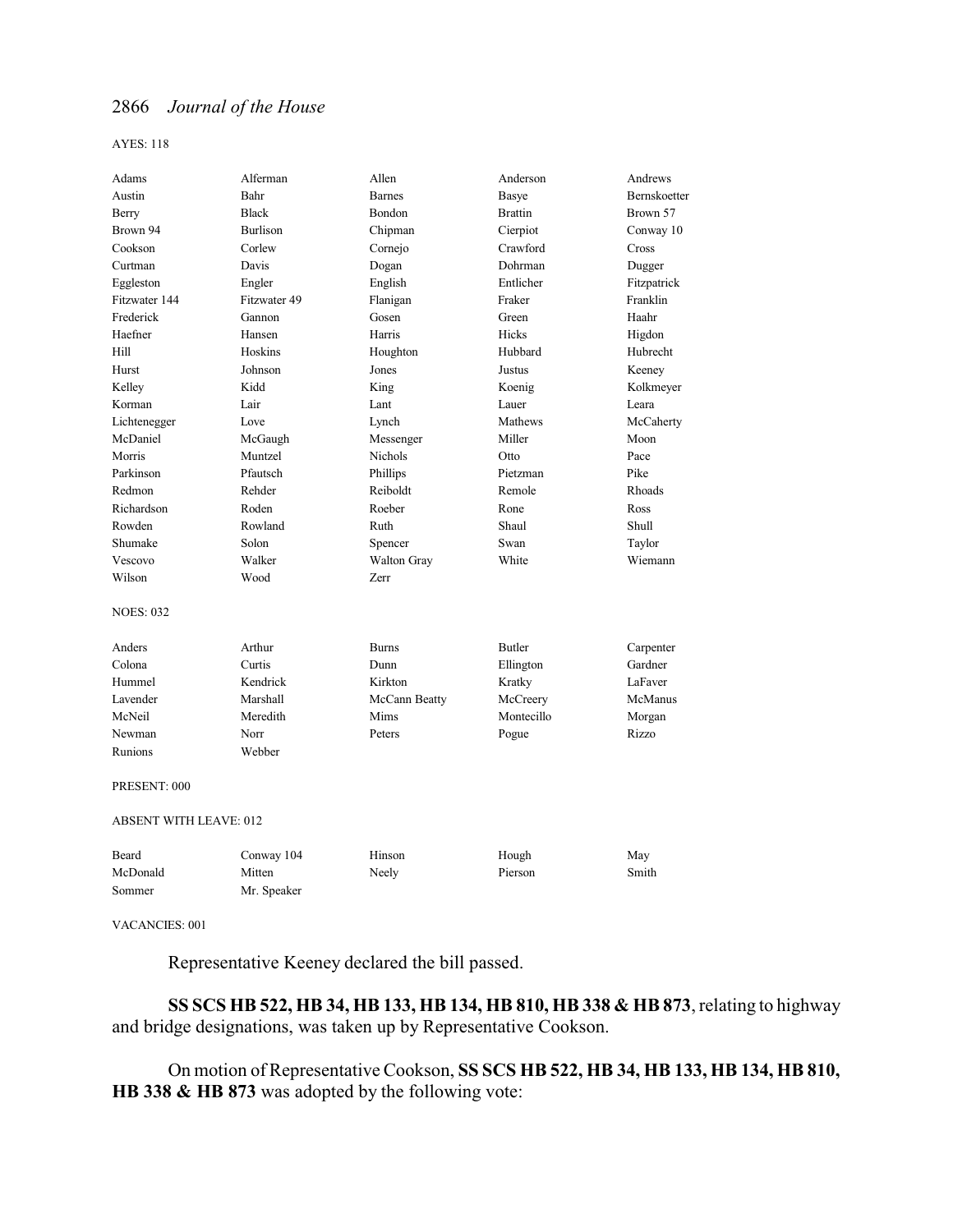| Adams                         | Alferman    | Allen           | Anderson     | Andrews        |
|-------------------------------|-------------|-----------------|--------------|----------------|
| Arthur                        | Austin      | Bahr            | Basye        | Beard          |
| Bernskoetter                  | Berry       | <b>Black</b>    | Bondon       | <b>Brattin</b> |
| Brown 57                      | Brown 94    | <b>Burlison</b> | <b>Burns</b> | <b>Butler</b>  |
| Carpenter                     | Chipman     | Cierpiot        | Conway 10    | Cookson        |
| Corlew                        | Cornejo     | Crawford        | Cross        | Curtman        |
| Davis                         | Dogan       | Dugger          | Eggleston    | Engler         |
| Entlicher                     | Fitzpatrick | Fitzwater 144   | Fraker       | Franklin       |
| Frederick                     | Gannon      | Gardner         | Gosen        | Green          |
| Haefner                       | Hansen      | Harris          | Hicks        | Higdon         |
| Hill                          | Houghton    | Hubbard         | Hubrecht     | Hummel         |
| Hurst                         | Johnson     | Justus          | Keeney       | Kelley         |
| Kendrick                      | Kidd        | King            | Koenig       | Kolkmeyer      |
| Korman                        | Lair        | Lant            | Lauer        | Lavender       |
| Lichtenegger                  | Love        | Lynch           | Marshall     | Mathews        |
| May                           | McCaherty   | McCreery        | McDaniel     | McGaugh        |
| McNeil                        | Meredith    | Messenger       | Miller       | Mims           |
| Montecillo                    | Moon        | Morgan          | Morris       | Muntzel        |
| Neely                         | Newman      | Nichols         | Norr         | Otto           |
| Pace                          | Parkinson   | Peters          | Pfautsch     | Phillips       |
| Pierson                       | Pietzman    | Pike            | Redmon       | Rehder         |
| Reiboldt                      | Remole      | Rhoads          | Richardson   | Roden          |
| Roeber                        | Ross        | Rowden          | Rowland      | Runions        |
| Ruth                          | Shaul       | Shull           | Shumake      | Solon          |
| Spencer                       | Swan        | Taylor          | Vescovo      | Walker         |
| Walton Gray                   | Webber      | White           | Wiemann      | Wilson         |
| Wood                          | Zerr        |                 |              |                |
| <b>NOES: 014</b>              |             |                 |              |                |
| Anders                        | Colona      | Curtis          | Dunn         | Ellington      |
| Flanigan                      | Kirkton     | Kratky          | Leara        | McCann Beatty  |
| Mitten                        | Pogue       | Rizzo           | Smith        |                |
| PRESENT: 001                  |             |                 |              |                |
| English                       |             |                 |              |                |
| <b>ABSENT WITH LEAVE: 015</b> |             |                 |              |                |
| <b>Barnes</b>                 | Conway 104  | Dohrman         | Fitzwater 49 | Haahr          |
| Hinson                        | Hoskins     | Hough           | Jones        | LaFaver        |
| McDonald                      | McManus     | Rone            | Sommer       | Mr. Speaker    |
|                               |             |                 |              |                |

VACANCIES: 001

On motion of Representative Cookson, **SS SCS HB 522, HB 34, HB 133, HB 134, HB 810, HB 338 & HB 873** was truly agreed to and finally passed by the following vote: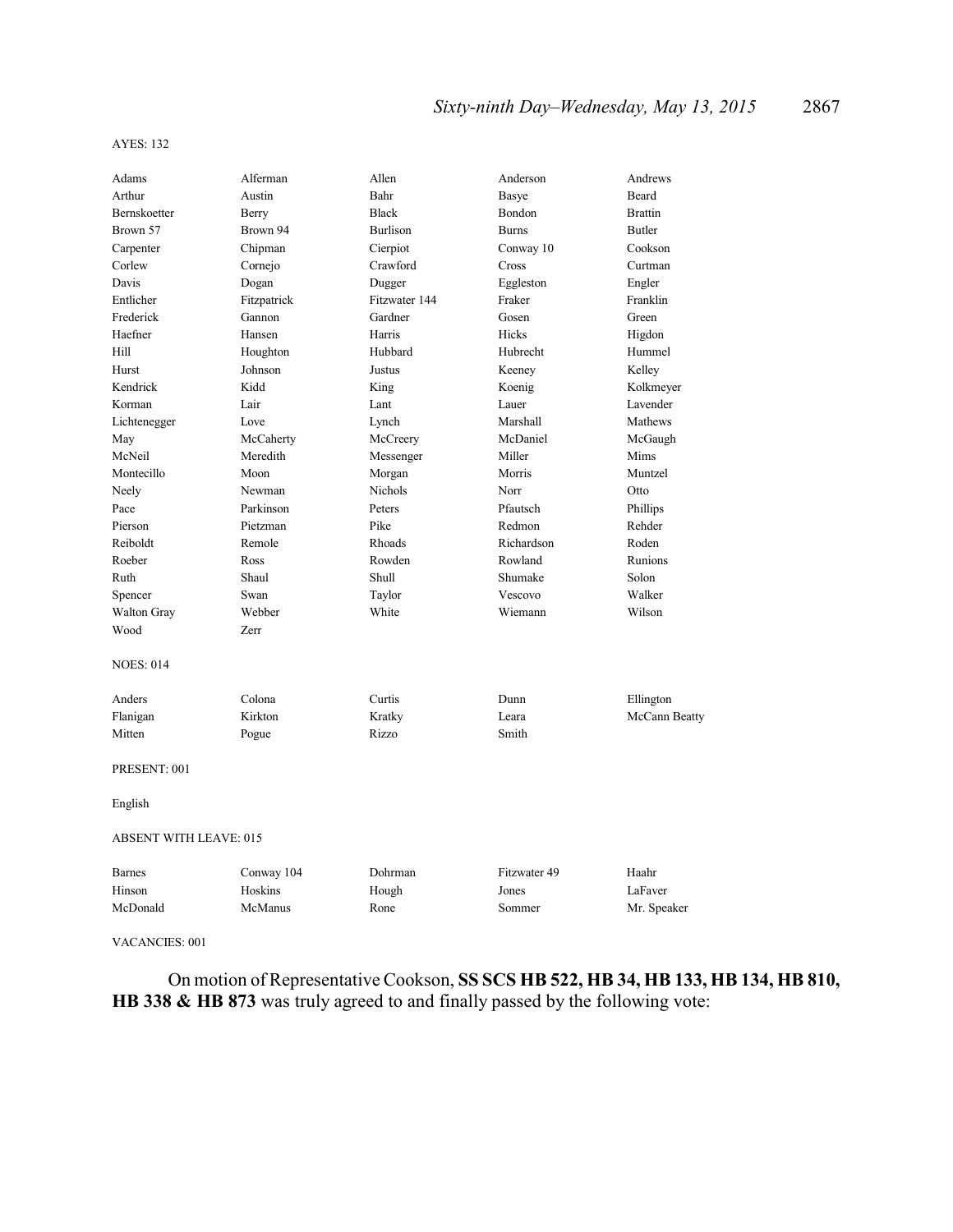AYES: 133

| Adams                         | Alferman     | Allen           | Anderson       | Andrews        |
|-------------------------------|--------------|-----------------|----------------|----------------|
| Arthur                        | Austin       | Bahr            | Basye          | Beard          |
| Bernskoetter                  | Berry        | <b>Black</b>    | Bondon         | <b>Brattin</b> |
| Brown 57                      | Brown 94     | <b>Burlison</b> | <b>Burns</b>   | <b>Butler</b>  |
| Carpenter                     | Chipman      | Cierpiot        | Conway 10      | Cookson        |
| Corlew                        | Crawford     | Cross           | Curtman        | Davis          |
| Dogan                         | Dugger       | Eggleston       | Ellington      | Engler         |
| Entlicher                     | Fitzpatrick  | Fitzwater 144   | Fraker         | Franklin       |
| Frederick                     | Gannon       | Gardner         | Gosen          | Green          |
| Haefner                       | Hansen       | Harris          | Hicks          | Higdon         |
| Hill                          | Hoskins      | Houghton        | Hubbard        | Hubrecht       |
| Hummel                        | Hurst        | Johnson         | Justus         | Keeney         |
| Kelley                        | Kendrick     | Kidd            | King           | Koenig         |
| Kolkmeyer                     | Korman       | Lair            | Lant           | Lauer          |
| Lavender                      | Lichtenegger | Love            | Lynch          | Marshall       |
| Mathews                       | May          | McCaherty       | McCreery       | McDaniel       |
| McGaugh                       | McNeil       | Meredith        | Messenger      | Miller         |
| Mims                          | Montecillo   | Moon            | Morgan         | Morris         |
| Muntzel                       | Neely        | Newman          | <b>Nichols</b> | Norr           |
| Otto                          | Pace         | Parkinson       | Peters         | Pfautsch       |
| Phillips                      | Pierson      | Pietzman        | Pike           | Redmon         |
| Rehder                        | Reiboldt     | Remole          | Rhoads         | Richardson     |
| Roden                         | Roeber       | Ross            | Rowden         | Rowland        |
| Runions                       | Ruth         | Shaul           | Shull          | Shumake        |
| Solon                         | Spencer      | Swan            | Taylor         | Vescovo        |
| Walker                        | Walton Gray  | Webber          | White          | Wiemann        |
| Wilson                        | Wood         | Zerr            |                |                |
| <b>NOES: 012</b>              |              |                 |                |                |
| Anders                        | Curtis       | Dunn            | Flanigan       | Kirkton        |
| Kratky                        | Leara        | McCann Beatty   | Mitten         | Pogue          |
| Rizzo                         | Smith        |                 |                |                |
| PRESENT: 001                  |              |                 |                |                |
| English                       |              |                 |                |                |
| <b>ABSENT WITH LEAVE: 016</b> |              |                 |                |                |
| <b>Barnes</b>                 | Colona       | Conway 104      | Cornejo        | Dohrman        |
| Fitzwater 49                  | Haahr        | Hinson          | Hough          | Jones          |
| LaFaver                       | McDonald     | McManus         | Rone           | Sommer         |
| Mr. Speaker                   |              |                 |                |                |

VACANCIES: 001

Representative Keeney declared the bill passed.

**SCS HCS HB 709, as amended**, relating to the Department of Insurance, Financial Institutions and Professional Registration, was taken up by Representative Gosen.

On motion of Representative Gosen, **SCS HCS HB 709, as amended**, was adopted by the following vote: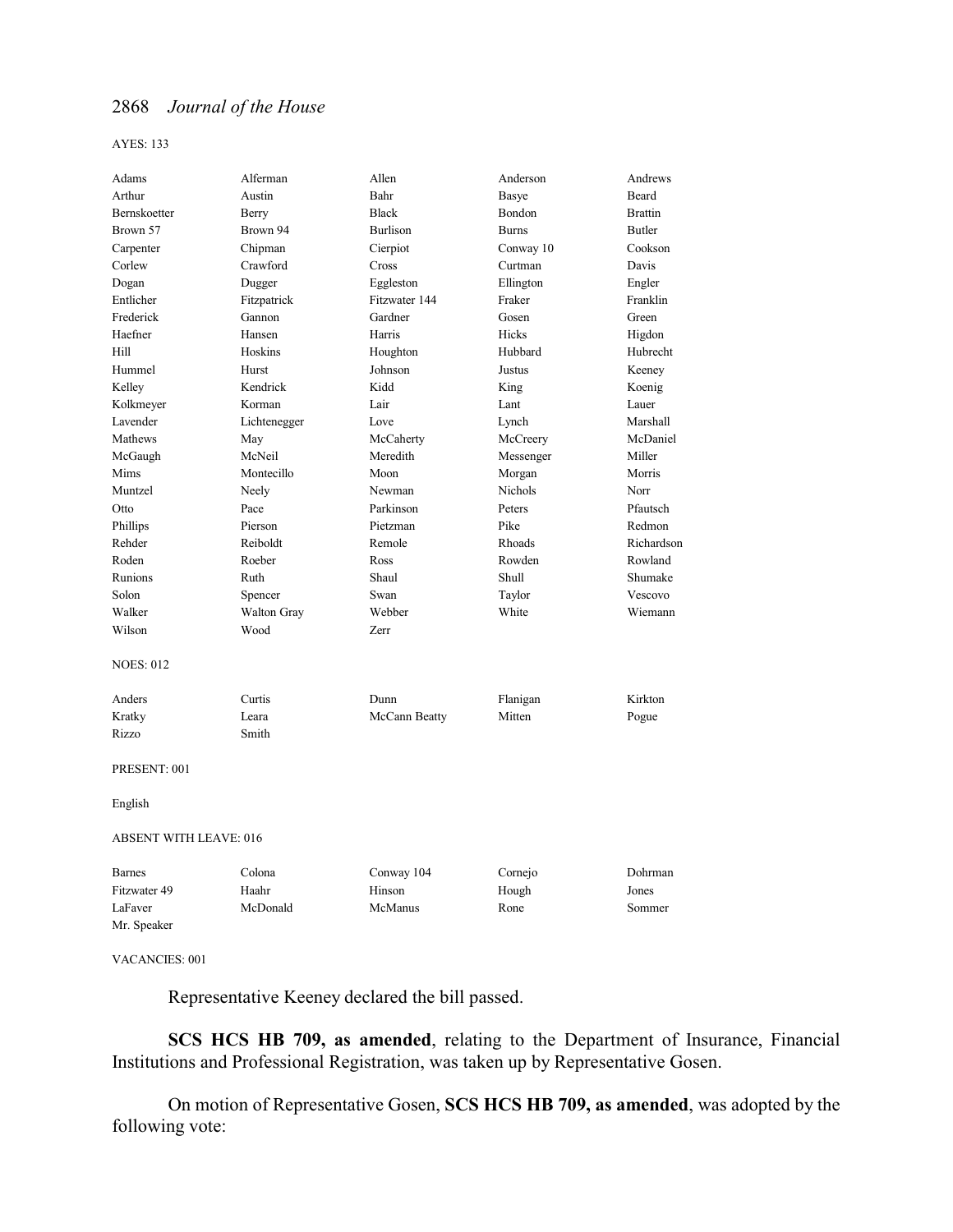| Adams                         | Allen         | Anders       | Anderson      | Andrews            |
|-------------------------------|---------------|--------------|---------------|--------------------|
| Arthur                        | Austin        | Bahr         | Basye         | <b>Beard</b>       |
| Bernskoetter                  | Berry         | <b>Black</b> | Bondon        | <b>Brattin</b>     |
| Brown 57                      | Brown 94      | <b>Burns</b> | <b>Butler</b> | Carpenter          |
| Chipman                       | Cierpiot      | Conway 10    | Cookson       | Cornejo            |
| Crawford                      | Cross         | Curtis       | Curtman       | Davis              |
| Dogan                         | Dohrman       | Dugger       | Dunn          | Eggleston          |
| Ellington                     | Engler        | English      | Entlicher     | Fitzpatrick        |
| Fitzwater 144                 | Fitzwater 49  | Flanigan     | Fraker        | Franklin           |
| Frederick                     | Gannon        | Gosen        | Green         | Haahr              |
| Haefner                       | Hansen        | Harris       | Hicks         | Higdon             |
| Hill                          | Hoskins       | Houghton     | Hubbard       | Hubrecht           |
| Hurst                         | Johnson       | Jones        | Keeney        | Kelley             |
| Kendrick                      | Kidd          | King         | Kirkton       | Koenig             |
| Kolkmeyer                     | Korman        | Kratky       | LaFaver       | Lair               |
| Lant                          | Lauer         | Lavender     | Leara         | Lichtenegger       |
| Love                          | Lynch         | Mathews      | May           | McCaherty          |
| McCann Beatty                 | McCreery      | McGaugh      | McManus       | McNeil             |
| Meredith                      | Messenger     | Miller       | Mims          | Mitten             |
| Montecillo                    | Moon          | Morgan       | Morris        | Muntzel            |
| Neely                         | Newman        | Nichols      | Norr          | Otto               |
| Pace                          | Parkinson     | Peters       | Pfautsch      | Phillips           |
| Pierson                       | Pietzman      | Pike         | Redmon        | Rehder             |
| Reiboldt                      | Remole        | Rhoads       | Richardson    | Roden              |
| Roeber                        | Rone          | Ross         | Rowden        | Rowland            |
| Runions                       | Ruth          | Shull        | Shumake       | Spencer            |
| Swan                          | Taylor        | Vescovo      | Walker        | <b>Walton Gray</b> |
| Webber                        | White         | Wiemann      | Wilson        | Wood               |
| Zerr                          |               |              |               |                    |
| <b>NOES: 003</b>              |               |              |               |                    |
| Marshall                      | McDaniel      | Pogue        |               |                    |
| PRESENT: 000                  |               |              |               |                    |
| <b>ABSENT WITH LEAVE: 018</b> |               |              |               |                    |
| Alferman                      | <b>Barnes</b> | Burlison     | Colona        | Conway 104         |
| Corlew                        | Gardner       | Hinson       | Hough         | Hummel             |
| Justus                        | McDonald      | Rizzo        | Shaul         | Smith              |
| Solon                         | Sommer        | Mr. Speaker  |               |                    |

VACANCIES: 001

On motion of Representative Gosen, **SCS HCS HB 709, as amended**, was truly agreed to and finally passed by the following vote: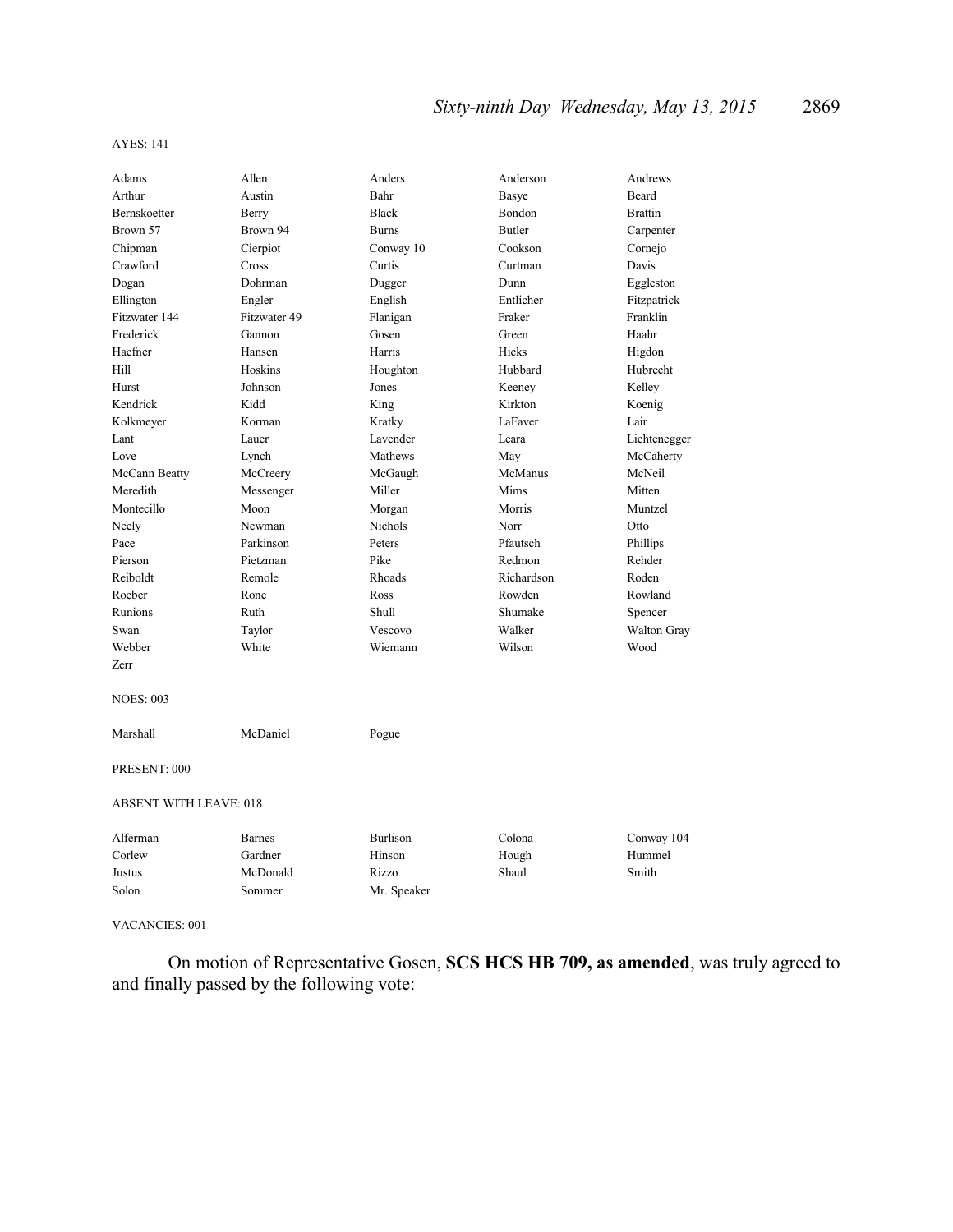AYES: 140

| Adams                         | Allen          | Anders          | Anderson     | Andrews        |
|-------------------------------|----------------|-----------------|--------------|----------------|
| Arthur                        | Austin         | Bahr            | Basye        | Beard          |
| Bernskoetter                  | Berry          | <b>Black</b>    | Bondon       | <b>Brattin</b> |
| Brown 57                      | Brown 94       | <b>Burlison</b> | <b>Burns</b> | <b>Butler</b>  |
| Carpenter                     | Chipman        | Cierpiot        | Conway 10    | Cookson        |
| Cornejo                       | Crawford       | Cross           | Curtis       | Curtman        |
| Davis                         | Dogan          | Dohrman         | Dugger       | Dunn           |
| Eggleston                     | Engler         | English         | Entlicher    | Fitzpatrick    |
| Fitzwater 144                 | Fitzwater 49   | Flanigan        | Fraker       | Franklin       |
| Frederick                     | Gannon         | Gosen           | Green        | Haahr          |
| Haefner                       | Harris         | <b>Hicks</b>    | Higdon       | Hoskins        |
| Houghton                      | Hubbard        | Hubrecht        | Hummel       | Hurst          |
| Johnson                       | Jones          | Keeney          | Kelley       | Kendrick       |
| Kidd                          | King           | Kirkton         | Koenig       | Kolkmeyer      |
| Korman                        | Kratky         | LaFaver         | Lair         | Lant           |
| Lauer                         | Lavender       | Leara           | Lichtenegger | Love           |
| Lynch                         | Marshall       | Mathews         | May          | McCaherty      |
| McCann Beatty                 | McCreery       | McGaugh         | McManus      | McNeil         |
| Meredith                      | Messenger      | Miller          | Mims         | Mitten         |
| Montecillo                    | Moon           | Morgan          | Morris       | Neely          |
| Newman                        | <b>Nichols</b> | Norr            | Pace         | Parkinson      |
| Peters                        | Pfautsch       | Phillips        | Pierson      | Pietzman       |
| Pike                          | Redmon         | Rehder          | Reiboldt     | Remole         |
| Rhoads                        | Richardson     | Rizzo           | Roden        | Roeber         |
| Rone                          | Ross           | Rowden          | Rowland      | Runions        |
| Ruth                          | <b>Shull</b>   | Shumake         | Solon        | Spencer        |
| Swan                          | Taylor         | Vescovo         | Walker       | Walton Gray    |
| Webber                        | Wiemann        | Wilson          | Wood         | Zerr           |
| <b>NOES: 003</b>              |                |                 |              |                |
| Hill                          | McDaniel       | Pogue           |              |                |
| PRESENT: 000                  |                |                 |              |                |
| <b>ABSENT WITH LEAVE: 019</b> |                |                 |              |                |
| Alferman                      | <b>Barnes</b>  | Colona          | Conway 104   | Corlew         |
| Ellington                     | Gardner        | Hansen          | Hinson       | Hough          |
| Justus                        | McDonald       | Muntzel         | Otto         | Shaul          |
| Smith                         | Sommer         | White           | Mr. Speaker  |                |

VACANCIES: 001

Representative Keeney declared the bill passed.

**SS SCS HB 799, as amended**, relating to judicial circuits, was taken up by Representative Roeber.

On motion of Representative Roeber, **SS SCS HB 799, as amended**, was adopted by the following vote: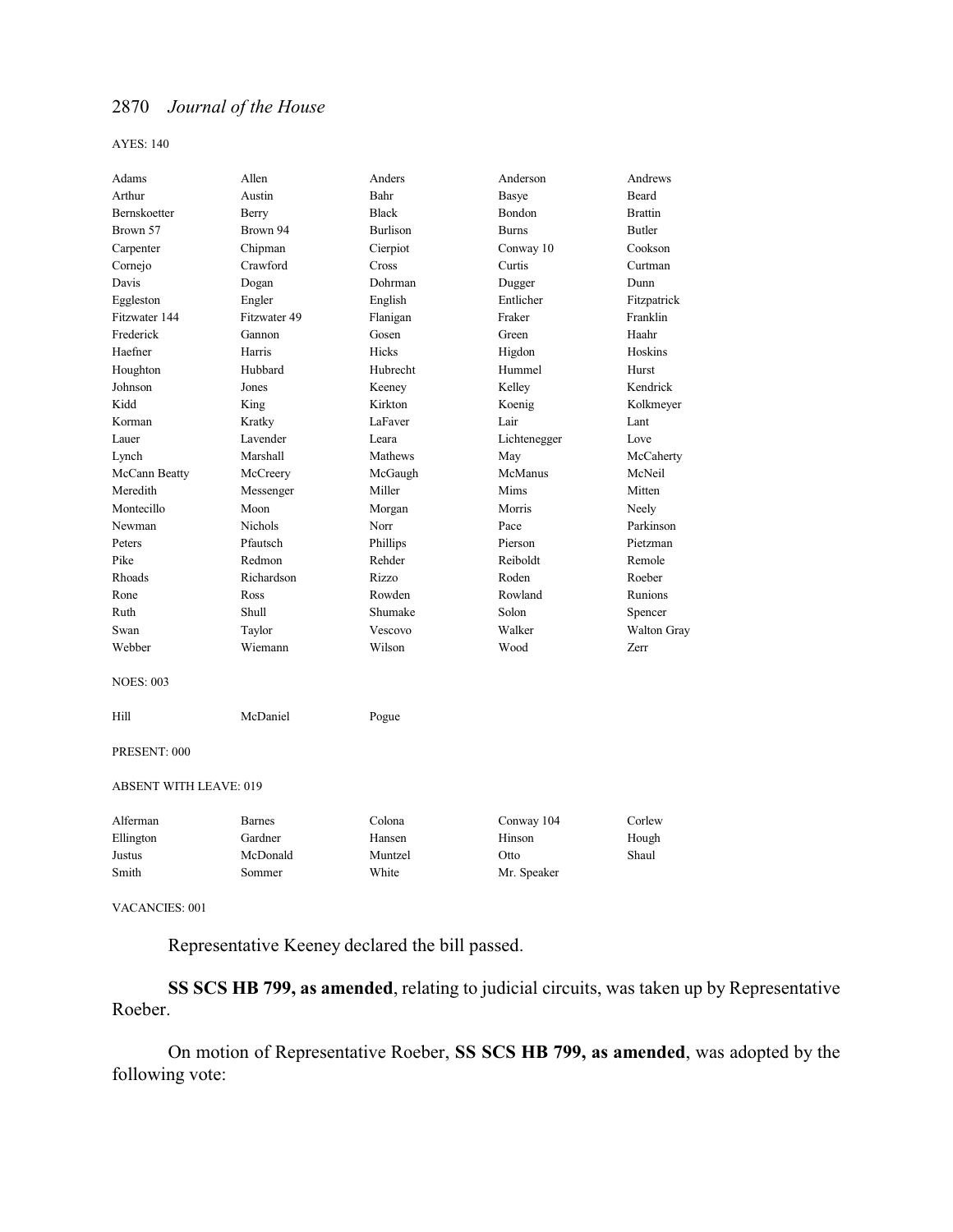| Adams                         | Allen         | Anders          | Anderson     | Andrews        |
|-------------------------------|---------------|-----------------|--------------|----------------|
| Arthur                        | Austin        | Bahr            | Basye        | Beard          |
| <b>Bernskoetter</b>           | Berry         | <b>Black</b>    | Bondon       | <b>Brattin</b> |
| Brown 57                      | Brown 94      | <b>Burlison</b> | <b>Burns</b> | <b>Butler</b>  |
| Chipman                       | Cierpiot      | Colona          | Conway 10    | Cookson        |
| Corlew                        | Cornejo       | Crawford        | Cross        | Curtman        |
| Davis                         | Dogan         | Dohrman         | Dugger       | Dunn           |
| Eggleston                     | Ellington     | Engler          | English      | Entlicher      |
| Fitzpatrick                   | Fitzwater 144 | Fitzwater 49    | Flanigan     | Fraker         |
| Franklin                      | Frederick     | Gannon          | Gardner      | Gosen          |
| Green                         | Haefner       | Hansen          | Harris       | Hicks          |
| Higdon                        | Hill          | Hoskins         | Houghton     | Hubbard        |
| Hubrecht                      | Hummel        | Johnson         | Jones        | Justus         |
| Keeney                        | Kelley        | Kendrick        | Kidd         | King           |
| Koenig                        | Kolkmeyer     | Korman          | LaFaver      | Lair           |
| Lant                          | Lauer         | Lavender        | Leara        | Lichtenegger   |
| Love                          | Lynch         | Mathews         | May          | McCaherty      |
| McCann Beatty                 | McDaniel      | McDonald        | McGaugh      | McManus        |
| McNeil                        | Meredith      | Messenger       | Miller       | Mims           |
| Mitten                        | Montecillo    | Morgan          | Morris       | Muntzel        |
| Neely                         | Nichols       | Norr            | Otto         | Pace           |
| Parkinson                     | Peters        | Pfautsch        | Phillips     | Pierson        |
| Pietzman                      | Pike          | Rehder          | Reiboldt     | Remole         |
| Rhoads                        | Rizzo         | Roden           | Roeber       | Rone           |
| Ross                          | Rowden        | Rowland         | Runions      | Ruth           |
| Shull                         | Shumake       | Solon           | Spencer      | Swan           |
| Taylor                        | Vescovo       | Walker          | Walton Gray  | Webber         |
| White                         | Wiemann       | Wilson          | Wood         | Zerr           |
| <b>NOES: 010</b>              |               |                 |              |                |
| Curtis                        | Hurst         | Kirkton         | Kratky       | Marshall       |
| McCreery                      | Moon          | Newman          | Pogue        | Smith          |
| PRESENT: 000                  |               |                 |              |                |
| <b>ABSENT WITH LEAVE: 012</b> |               |                 |              |                |
| Alferman                      | <b>Barnes</b> | Carpenter       | Conway 104   | Haahr          |
| Hinson                        | Hough         | Redmon          | Richardson   | Shaul          |
| Sommer                        | Mr. Speaker   |                 |              |                |

VACANCIES: 001

On motion of Representative Roeber, **SS SCS HB 799, as amended**, was truly agreed to and finally passed by the following vote: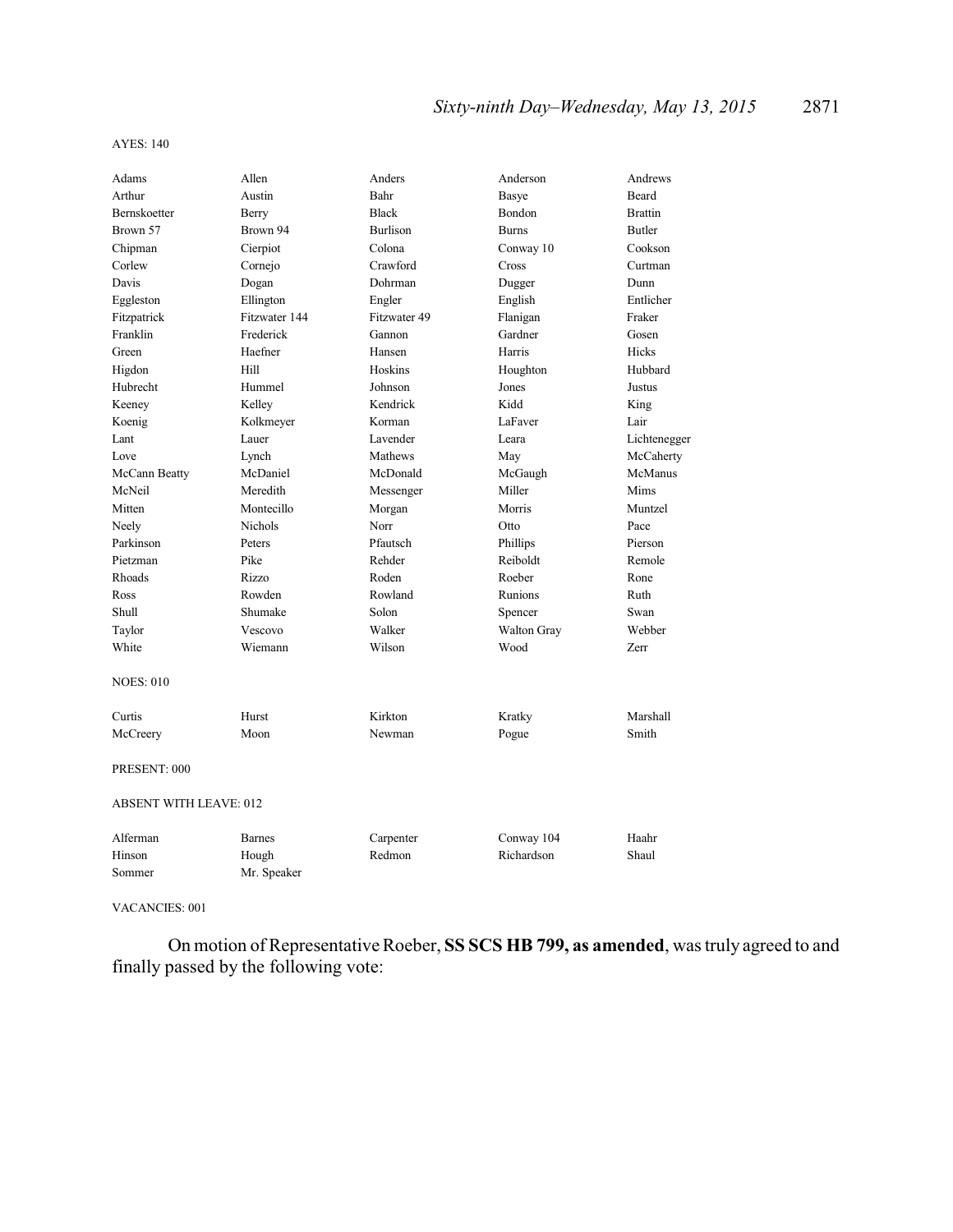AYES: 139

| Adams                         | Allen        | Anders             | Anderson        | Andrews      |
|-------------------------------|--------------|--------------------|-----------------|--------------|
| Arthur                        | Austin       | Bahr               | <b>Barnes</b>   | Basye        |
| Beard                         | Bernskoetter | Berry              | <b>Black</b>    | Bondon       |
| <b>Brattin</b>                | Brown 57     | Brown 94           | <b>Burlison</b> | <b>Burns</b> |
| Carpenter                     | Chipman      | Cierpiot           | Colona          | Conway 10    |
| Cookson                       | Corlew       | Cornejo            | Crawford        | Cross        |
| Curtis                        | Curtman      | Davis              | Dogan           | Dohrman      |
| Dugger                        | Dunn         | Eggleston          | Ellington       | Engler       |
| English                       | Entlicher    | Fitzpatrick        | Fitzwater 144   | Fitzwater 49 |
| Flanigan                      | Fraker       | Franklin           | Frederick       | Gannon       |
| Gosen                         | Green        | Haefner            | Hansen          | Harris       |
| <b>Hicks</b>                  | Higdon       | Hill               | Hoskins         | Houghton     |
| Hubbard                       | Hubrecht     | Hummel             | Johnson         | Jones        |
| Justus                        | Keeney       | Kelley             | Kendrick        | Kidd         |
| King                          | Koenig       | Kolkmeyer          | Korman          | LaFaver      |
| Lair                          | Lant         | Lauer              | Lavender        | Leara        |
| Lichtenegger                  | Love         | Lynch              | Mathews         | May          |
| McCann Beatty                 | McDaniel     | McDonald           | McGaugh         | McManus      |
| McNeil                        | Meredith     | Messenger          | Miller          | Mims         |
| Montecillo                    | Morgan       | Morris             | Muntzel         | Neely        |
| <b>Nichols</b>                | Norr         | Otto               | Pace            | Parkinson    |
| Peters                        | Pfautsch     | Phillips           | Pierson         | Pietzman     |
| Pike                          | Rehder       | Reiboldt           | Remole          | Rhoads       |
| Rizzo                         | Roden        | Roeber             | Rone            | Ross         |
| Rowden                        | Rowland      | Runions            | Ruth            | Shull        |
| Shumake                       | Solon        | Spencer            | Swan            | Taylor       |
| Vescovo                       | Walker       | <b>Walton Gray</b> | Webber          | White        |
| Wiemann                       | Wilson       | Wood               | Zerr            |              |
| <b>NOES: 012</b>              |              |                    |                 |              |
| <b>Butler</b>                 | Gardner      | Hurst              | Kirkton         | Kratky       |
| Marshall                      | McCreery     | Mitten             | Moon            | Newman       |
| Pogue                         | Smith        |                    |                 |              |
| PRESENT: 000                  |              |                    |                 |              |
| <b>ABSENT WITH LEAVE: 011</b> |              |                    |                 |              |
| Alferman                      | Conway 104   | Haahr              | Hinson          | Hough        |
| McCaherty                     | Redmon       | Richardson         | Shaul           | Sommer       |
| Mr. Speaker                   |              |                    |                 |              |

VACANCIES: 001

Representative Keeney declared the bill passed.

**SCS HB 1070**, relating to the office of military advocate, was taken up by Representative Davis.

On motion of Representative Davis, **SCS HB 1070** was adopted by the following vote: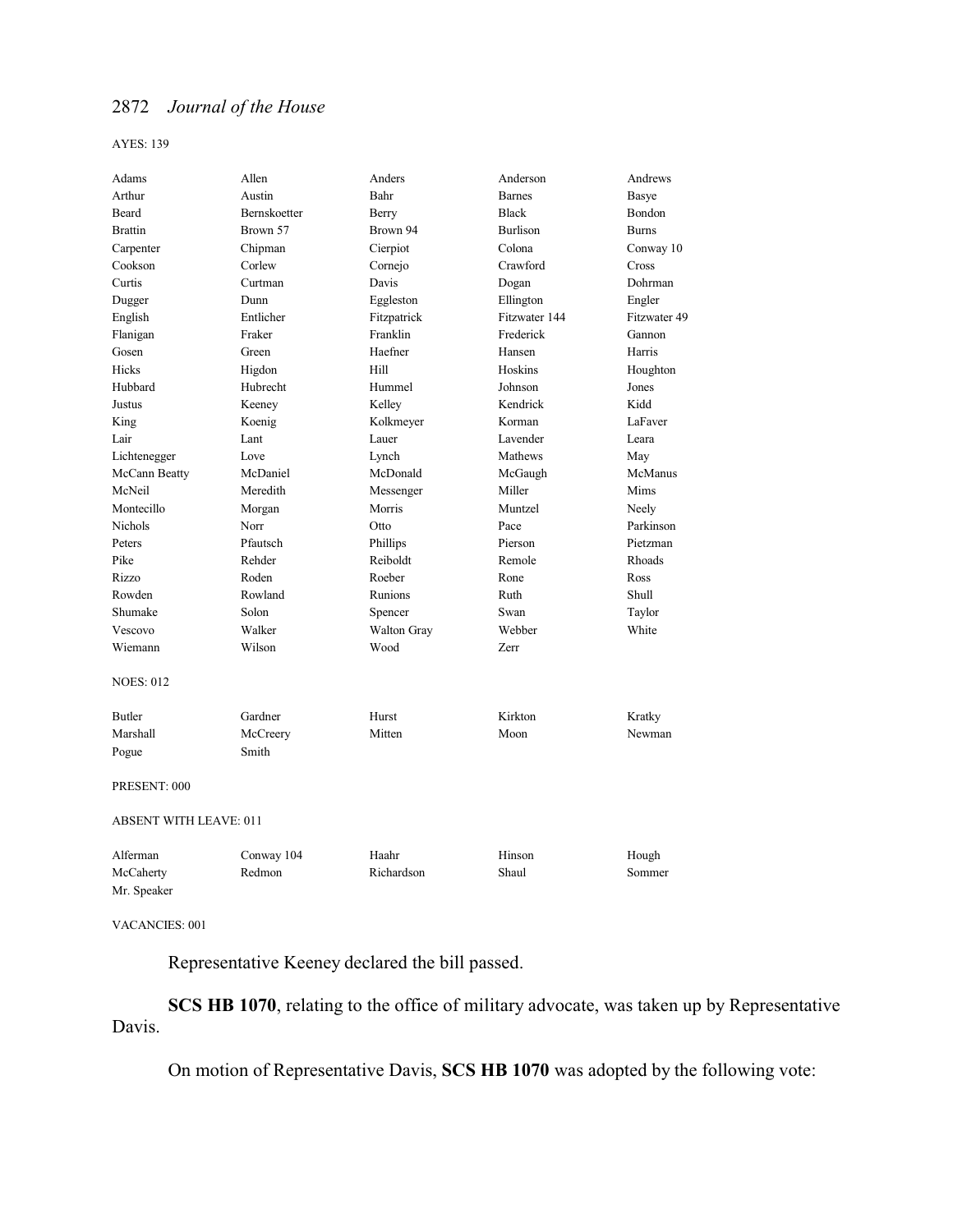| Adams                         | Alferman        | Allen         | Anders       | Anderson      |  |
|-------------------------------|-----------------|---------------|--------------|---------------|--|
| Andrews                       | Arthur          | Austin        | Bahr         | <b>Barnes</b> |  |
| Basye                         | Beard           | Bernskoetter  | Berry        | <b>Black</b>  |  |
| Bondon                        | Brown 57        | Brown 94      | <b>Burns</b> | Butler        |  |
| Carpenter                     | Chipman         | Cierpiot      | Colona       | Conway 10     |  |
| Cookson                       | Corlew          | Cornejo       | Crawford     | Cross         |  |
| Curtis                        | Davis           | Dogan         | Dohrman      | Dugger        |  |
| Dunn                          | Eggleston       | Ellington     | Engler       | English       |  |
| Entlicher                     | Fitzpatrick     | Fitzwater 144 | Fitzwater 49 | Flanigan      |  |
| Fraker                        | Franklin        | Frederick     | Gannon       | Gardner       |  |
| Gosen                         | Green           | Haahr         | Haefner      | Hansen        |  |
| Harris                        | Hicks           | Higdon        | Hill         | Hoskins       |  |
| Houghton                      | Hubbard         | Hubrecht      | Hummel       | Johnson       |  |
| Jones                         | Justus          | Keeney        | Kelley       | Kendrick      |  |
| Kidd                          | King            | Kolkmeyer     | Korman       | Kratky        |  |
| LaFaver                       | Lair            | Lant          | Lauer        | Lavender      |  |
| Leara                         | Lichtenegger    | Love          | Lynch        | Mathews       |  |
| May                           | McCaherty       | McCann Beatty | McCreery     | McDaniel      |  |
| McDonald                      | McGaugh         | McManus       | McNeil       | Meredith      |  |
| Messenger                     | Miller          | Mims          | Mitten       | Montecillo    |  |
| Morgan                        | Morris          | Muntzel       | Neely        | Newman        |  |
| Nichols                       | Norr            | Otto          | Pace         | Peters        |  |
| Pfautsch                      | Phillips        | Pierson       | Pietzman     | Pike          |  |
| Rehder                        | Reiboldt        | Remole        | Rhoads       | Richardson    |  |
| Rizzo                         | Roden           | Roeber        | Rone         | Ross          |  |
| Rowden                        | Rowland         | Runions       | Ruth         | Shaul         |  |
| Shull                         | Shumake         | Smith         | Solon        | Swan          |  |
| Taylor                        | Vescovo         | Walker        | Walton Gray  | Webber        |  |
| Wood                          | Zerr            |               |              |               |  |
| <b>NOES: 013</b>              |                 |               |              |               |  |
| <b>Brattin</b>                | <b>Burlison</b> | Curtman       | Hurst        | Kirkton       |  |
| Koenig                        | Marshall        | Moon          | Parkinson    | Pogue         |  |
| Spencer                       | White           | Wiemann       |              |               |  |
|                               |                 |               |              |               |  |
| PRESENT: 000                  |                 |               |              |               |  |
| <b>ABSENT WITH LEAVE: 007</b> |                 |               |              |               |  |
| Conway 104                    | Hinson          | Hough         | Redmon       | Sommer        |  |
| Wilson                        | Mr. Speaker     |               |              |               |  |
|                               |                 |               |              |               |  |

VACANCIES: 001

On motion of Representative Davis, **SCS HB 1070** was truly agreed to and finally passed by the following vote: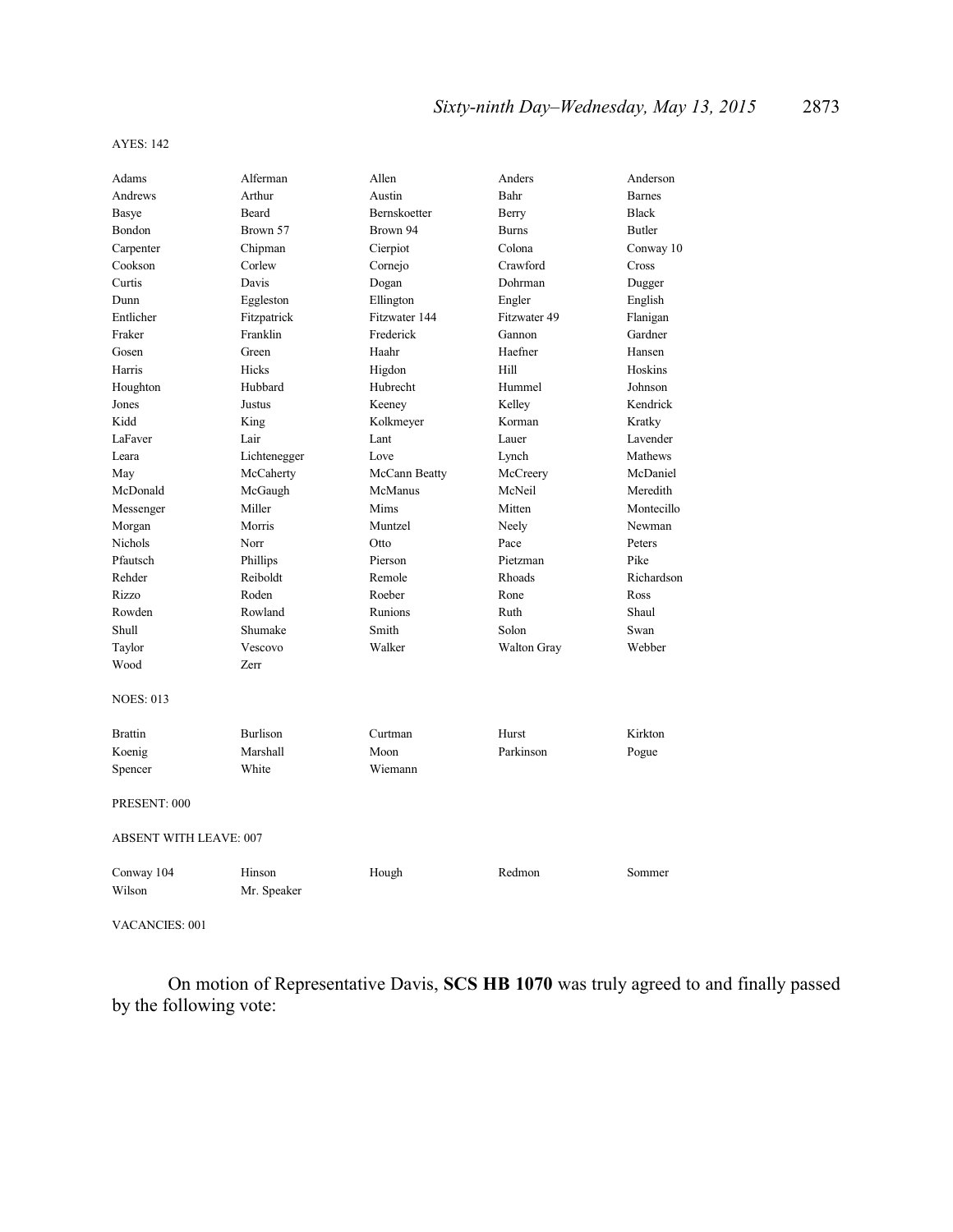AYES: 138

| Adams                         | Alferman       | Allen           | Anders        | Anderson           |
|-------------------------------|----------------|-----------------|---------------|--------------------|
| Andrews                       | Arthur         | Austin          | <b>Barnes</b> | Basye              |
| <b>Beard</b>                  | Bernskoetter   | Berry           | <b>Black</b>  | Bondon             |
| Brown 57                      | Brown 94       | <b>Burns</b>    | <b>Butler</b> | Carpenter          |
| Chipman                       | Cierpiot       | Colona          | Conway 10     | Cookson            |
| Corlew                        | Cornejo        | Crawford        | Cross         | Curtis             |
| Davis                         | Dogan          | Dohrman         | Dugger        | Dunn               |
| Eggleston                     | Ellington      | Engler          | English       | Entlicher          |
| Fitzpatrick                   | Fitzwater 144  | Fitzwater 49    | Flanigan      | Fraker             |
| Franklin                      | Frederick      | Gannon          | Gardner       | Gosen              |
| Green                         | Haahr          | Haefner         | Hansen        | Harris             |
| Hicks                         | Higdon         | Hill            | Hoskins       | Houghton           |
| Hubbard                       | Hubrecht       | Johnson         | Jones         | Justus             |
| Keeney                        | Kelley         | Kendrick        | Kidd          | King               |
| Kolkmeyer                     | Korman         | Kratky          | LaFaver       | Lair               |
| Lant                          | Lauer          | Lavender        | Leara         | Lichtenegger       |
| Love                          | Lynch          | Mathews         | May           | McCaherty          |
| McCann Beatty                 | McCreery       | McDaniel        | McDonald      | McGaugh            |
| McManus                       | McNeil         | Messenger       | Miller        | Mims               |
| Mitten                        | Montecillo     | Morgan          | Morris        | Muntzel            |
| Neely                         | Newman         | <b>Nichols</b>  | Norr          | Otto               |
| Pace                          | Peters         | Pfautsch        | Phillips      | Pierson            |
| Pike                          | Rehder         | Reiboldt        | Remole        | Rhoads             |
| Richardson                    | Rizzo          | Roden           | Roeber        | Rone               |
| Ross                          | Rowden         | Rowland         | Runions       | Ruth               |
| Shaul                         | Shull          | Shumake         | Smith         | Solon              |
| Swan                          | Taylor         | Vescovo         | Walker        | <b>Walton Gray</b> |
| Webber                        | Wood           | Zerr            |               |                    |
| <b>NOES: 015</b>              |                |                 |               |                    |
| Bahr                          | <b>Brattin</b> | <b>Burlison</b> | Curtman       | Hurst              |
| Kirkton                       | Koenig         | Marshall        | Moon          | Parkinson          |
| Pietzman                      | Pogue          | Spencer         | White         | Wiemann            |
| PRESENT: 000                  |                |                 |               |                    |
| <b>ABSENT WITH LEAVE: 009</b> |                |                 |               |                    |
| Conway 104                    | Hinson         | Hough           | Hummel        | Meredith           |
| Redmon                        | Sommer         | Wilson          | Mr. Speaker   |                    |
|                               |                |                 |               |                    |

VACANCIES: 001

Representative Keeney declared the bill passed.

### **COMMITTEE REPORTS**

# **Committee on Elections**, Chairman Entlicher reporting:

Mr. Speaker: Your Committee on Elections, to which was referred **HB 1157**, begs leave to report it has examined the same and recommends that it **Do Pass**, and pursuant to Rule 27(13) be referred to the Select Committee on State and Local Governments.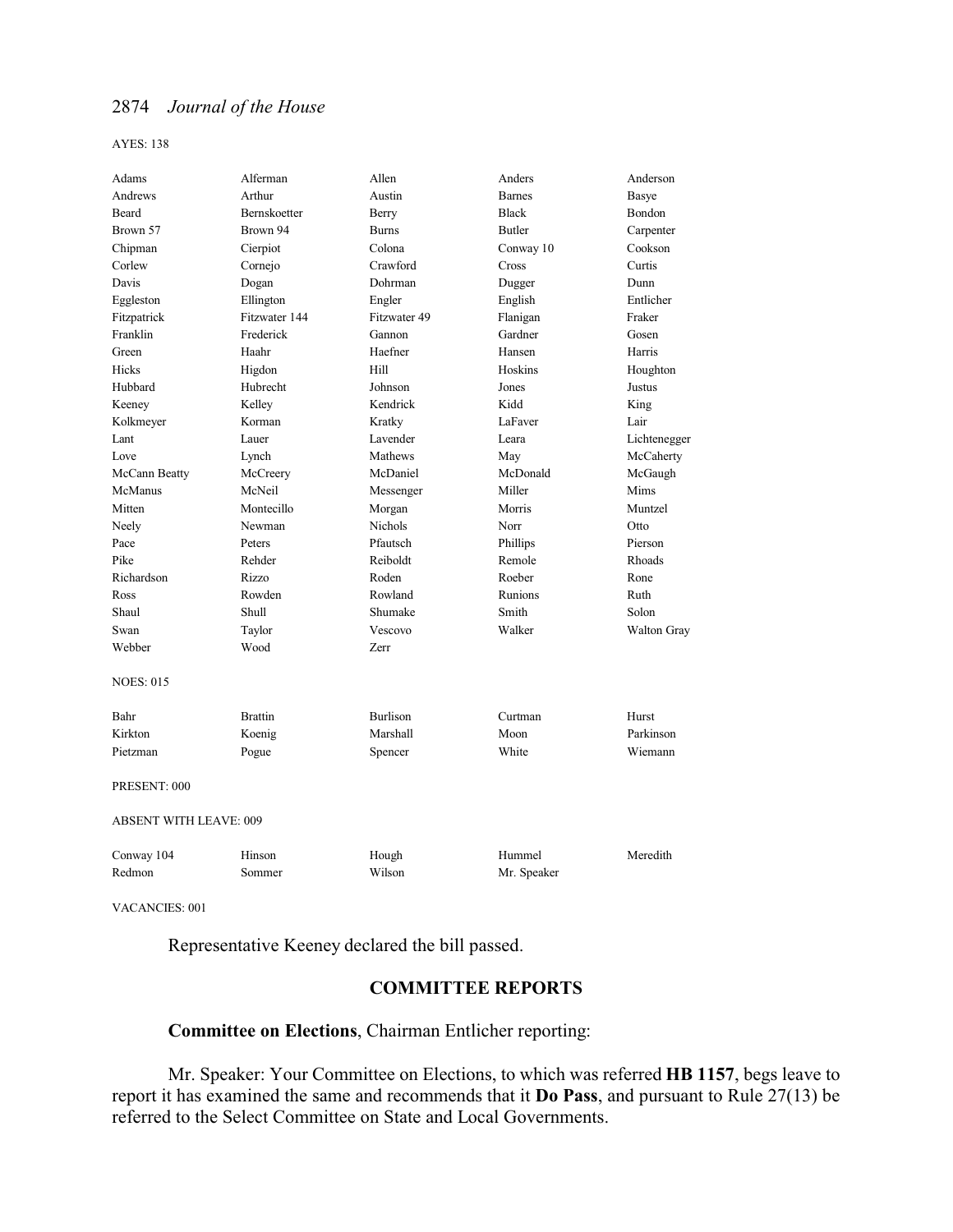Mr. Speaker: Your Committee on Elections, to which was referred **HB 1204**, begs leave to report it has examined the same and recommends that it **Do Pass**, and pursuant to Rule 27(13) be referred to the Select Committee on State and Local Governments.

**Select Committee on Financial Institutions and Taxation**, Chairman Dugger reporting:

Mr. Speaker: Your Select Committee on Financial Institutions and Taxation, to which was referred **SB 463, with House Committee Amendment No. 1 to House Committee Amendment No. 1** and **House Committee Amendment No. 1, as amended**, begs leave to report it has examined the same and recommends that it **Do Pass with House Committee Substitute**.

**Select Committee on Judiciary**, Chairman Austin reporting:

Mr. Speaker: Your Select Committee on Judiciary, to which was referred **HB 289, with House Committee Amendment No. 1**, begs leave to report it has examined the same and recommends that it **Do Pass with House Committee Substitute**.

Mr. Speaker: Your Select Committee on Judiciary, to which was referred **SB 211**, begs leave to report it has examined the same and recommends that it **Do Pass with House Committee Substitute**.

### **REFERRAL OF HOUSE RESOLUTIONS**

The following House Resolutions were referred to the Committee indicated:

- **HR 3226** Select Committee on Rules
- **HR 3227** Select Committee on Rules

### **REFERRAL OF SENATE BILLS**

The following Senate Bills were referred to the Committee indicated:

**HCS SB 113** - Fiscal Review **HCS SCS SB 340** - Fiscal Review **HCS SB 364** - Fiscal Review **HCS SB 389** - Fiscal Review **HCS SS SB 416** - Fiscal Review **HCS SB 533** - Fiscal Review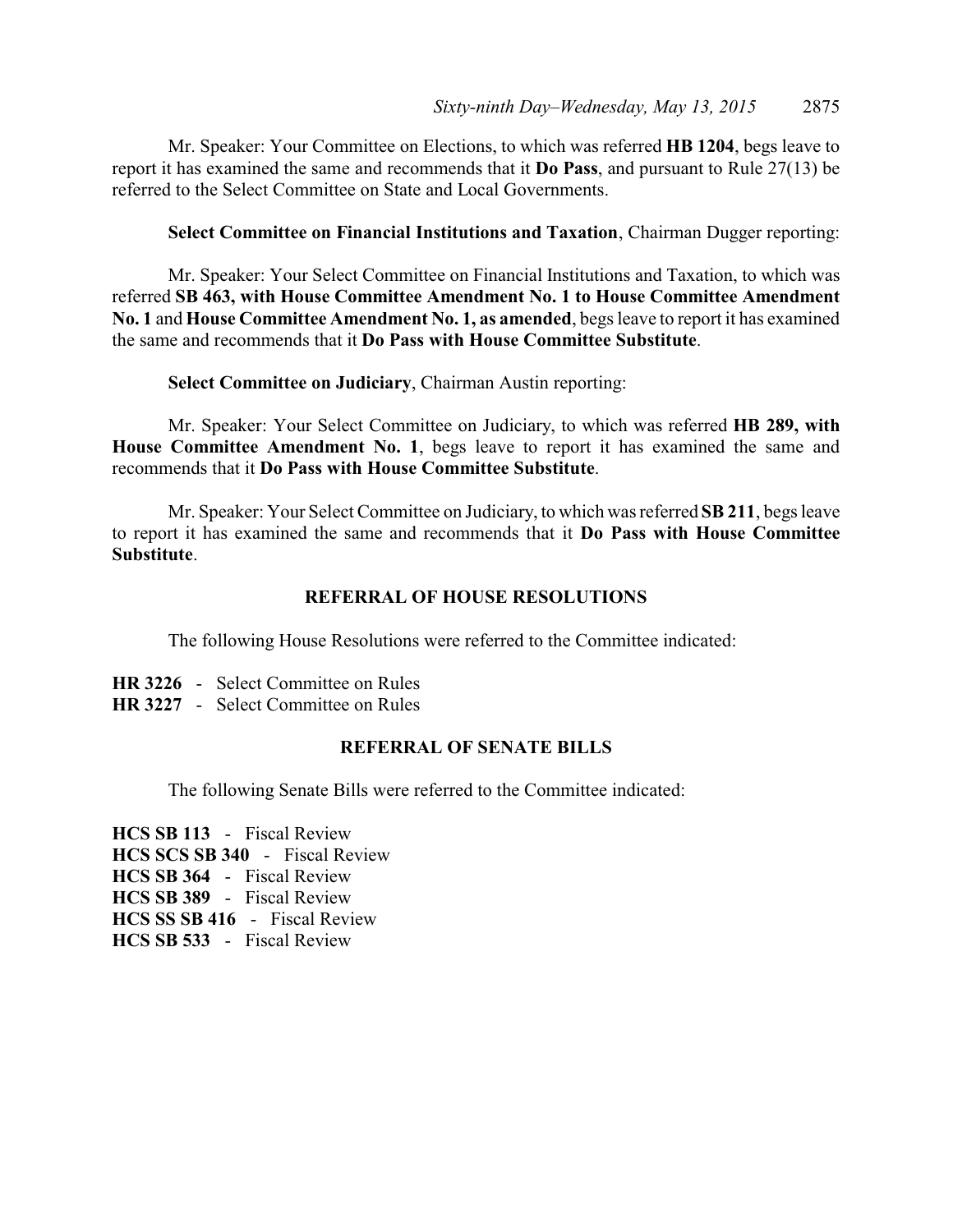### **COMMITTEE CHANGES**

May 13, 2015

Mr. Adam Crumbliss Chief Clerk Missouri House of Representatives State Capitol, Room 306C Jefferson City, MO 65101

Dear Mr. Crumbliss:

The Speaker hereby appoints Representative Jeff Messenger to the Committee on Appropriations - Public Safety and Corrections.

If you have any questions, please do not hesitate to contact my office.

Very truly yours,

/s/ John J. Diehl, Jr. Speaker Missouri House of Representatives District 89

### **ADJOURNMENT**

On motion of Representative Richardson, the House adjourned until 10:00 a.m., Thursday, May 14, 2015.

### **COMMITTEE HEARINGS**

FISCAL REVIEW Thursday, May 14, 2015, 8:15 AM, South Gallery. Executive session may be held on any matter referred to the committee. Executive session on bill(s) referred to the committee.

FISCAL REVIEW Friday, May 15, 2015, 8:15 AM, South Gallery. Executive session may be held on any matter referred to the committee. Executive session on bill(s) referred to the committee.

JOINT COMMITTEE ON PUBLIC EMPLOYEE RETIREMENT Thursday, May 14, 2015, 9:30 AM, House Hearing Room 1. Executive session may be held on any matter referred to the committee. Committee Personnel Matters. \*Portions of the meeting may be closed pursuant to Section 610.021, RSMo.\* CORRECTED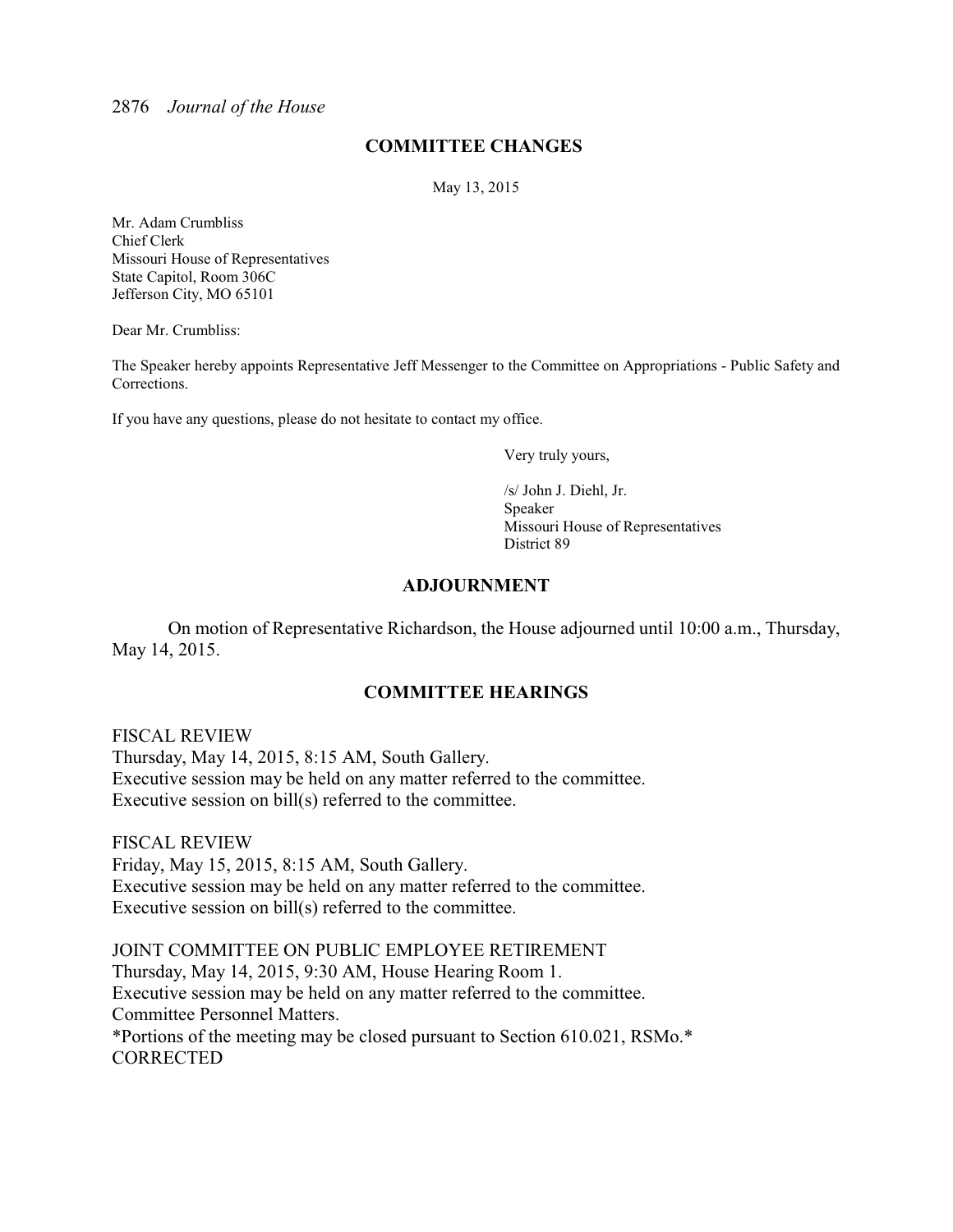### **HOUSE CALENDAR**

### SEVENTIETH DAY, THURSDAY, MAY 14, 2015

### **HOUSE JOINT RESOLUTIONS FOR PERFECTION**

HJR 9 - Burlison HJR 4 - Haahr

### **HOUSE BILLS FOR PERFECTION**

HCS HB 138 - Reiboldt HCS HB 181 - Haahr HCS HB 497 - Austin HCS HB 203 - Curtman HB 793, HA 1 to HA 1, HA 1, pending - Rizzo HCS HB 321 - Jones HCS HB 339 - McGaugh HCS HB 550 - Wood HCS HB 655 - Love HB 676 - Rowden HCS HB 965 - Allen HCS HB 356 - Jones HCS HB 624 - Franklin HCS HB 654 - Allen HCS HB 770 - Jones HCS HB 461 - Bahr HCS HB 520 - Hicks HCS HB 540 - Johnson HB 739 - McCann Beatty HCS HB 955 - Ross HCS HB 547 - Allen HB 981 - Rowden HCS HB 67 - Dugger HB 702 - Higdon HB 761 - Jones HB 892 - Shumake HCS HB 1091 - Phillips HB 464 - Rowden HCS HB 760 - Flanigan HCS HB 803 - Swan HCS HB 921 - Burlison HCS HB 1003 - Hummel HB 1313 - Rowden HB 1324, HCA 1 - Rowden HCS HB 956, as amended - Fraker HCS HB 165 - Gosen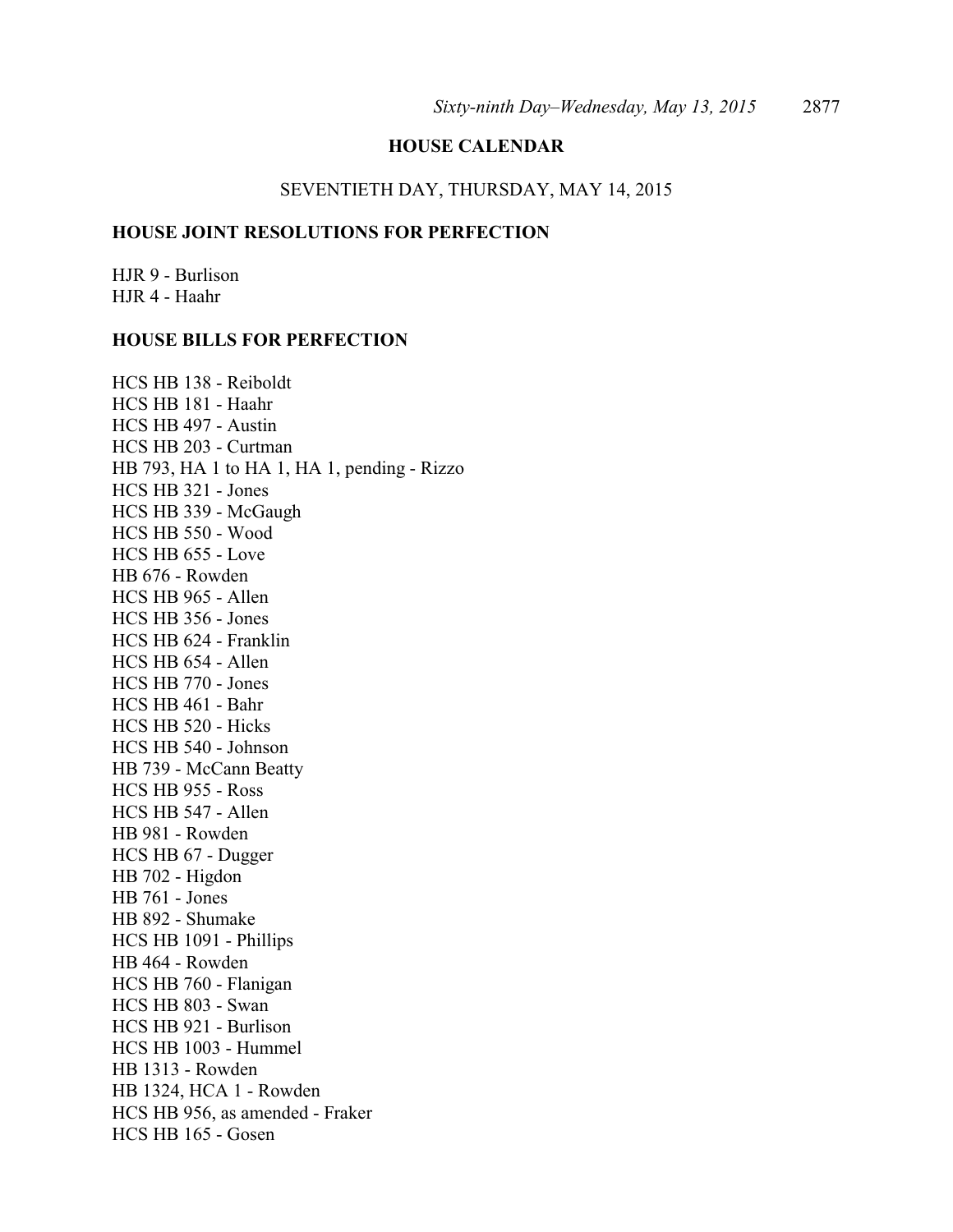HCS HB 697 - Corlew HCS HB 1074 - Lant HCS HB 1254 - Lichtenegger HCS HBs 159 & 570 - Rehder HB 195 - Love HB 253 - Berry HB 257 - Dugger HB 285 - White HB 1005 - Berry HCS HB 1040 - Jones HCS HB 1067 - Koenig HCS HB 978 - Dogan HCS HB 1357 - Corlew HCS HB 657, HA 1, pending - Phillips HCS HB 1006 - Cross HB 1096 - Houghton HCS HB 1042 - Korman HCS HB 767 - Justus HB 1282 - Taylor HCS HB 1361 - Mathews

### **HOUSE CONCURRENT RESOLUTIONS FOR THIRD READING**

HCR 35 - Reiboldt HCR 47 - Korman

### **HOUSE JOINT RESOLUTIONS FOR THIRD READING**

HCS HJR 41 - Jones

### **HOUSE BILLS FOR THIRD READING**

HB 582 - Curtis HB 928 - Corlew HB 411 - Kelley HCS HB 781 - Gosen HCS HB 1047, (Fiscal Review 4/29/15) - Zerr HCS HB 879 - Korman HB 1247 - Lant HB 854 - Reiboldt HCS HB 1331 - Parkinson

### **SENATE BILLS FOR THIRD READING**

SB 166 - Curtis SB 82 - Frederick HCS SB 205 - Gosen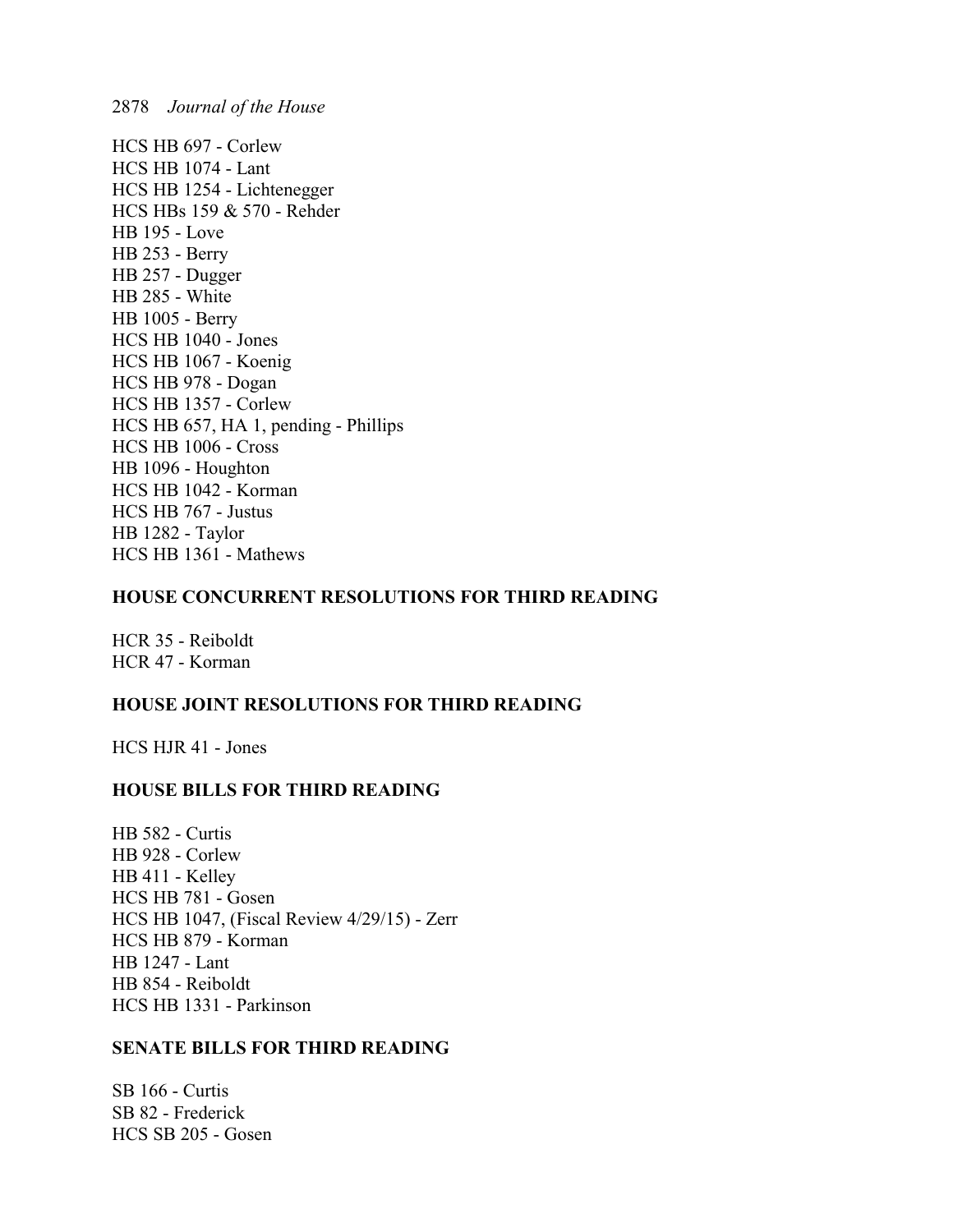SB 277 - Peters SCS SB 435, HA 1 to HA 1, HA 1, pending - Pierson HCS SB 148, E.C. - Jones SCS SB 321 - Lant HCS SS SCS SB 354 - Franklin HCS SB 369, as amended - Dohrman HCS SCS SB 38, (Fiscal Review 5/12/15) - Haahr HCS SS SCS SB 87 - Bondon HCS SS SCS SBs 63 & 111 - Rehder HCS SB 141 - Austin SS#3 SCS SB 142 - Ross HCS SCS SB 197 - Lynch HCS SS#2 SCS SBs 199, 417 & 42, E.C. - Cornejo HCS SB 200, E.C. - Cornejo HCS SS SB 314 - Korman HCS SS SB 373 - McDaniel HCS SB 392 - Gosen HCS SB 405 - Andrews HCS SS SB 457 - Morris HCS SS SB 476 - Miller HCS SB 497 - Korman HCS SCS SB 539, E.C. - Franklin SCS SB 18 - Hoskins SB 20 - Jones HCS SCS SB 107 - Burlison HCS SB 364, (Fiscal Review 5/13/15) - Jones SS#2 SB 386 - Jones HCS SS SB 416, (Fiscal Review 5/13/15) - Fraker SB 433, E.C. - Burlison HCS SB 500 - Houghton HCS SS SCS SB 517 - Fraker HCS SS SB 14 - Rowden HCS SS SB 58 - Austin SCS SB 93 - Brattin HCS SCS SB 109 - Cornejo HCS SB 113, (Fiscal Review 5/13/15) - Jones HCS SCS SB 146 - Burlison HCS SB 211 - Cornejo HCS SB 214 - Jones SB 216 - Jones HCS SCS SB 315, E.C. - Haahr HCS SCS SB 340, (Fiscal Review 5/13/15) - McGaugh SS SB 366 - Alferman HCS SB 389, (Fiscal Review 5/13/15), E.C. - McCaherty HCS SB 463 - Hoskins HCS SB 488 - Crawford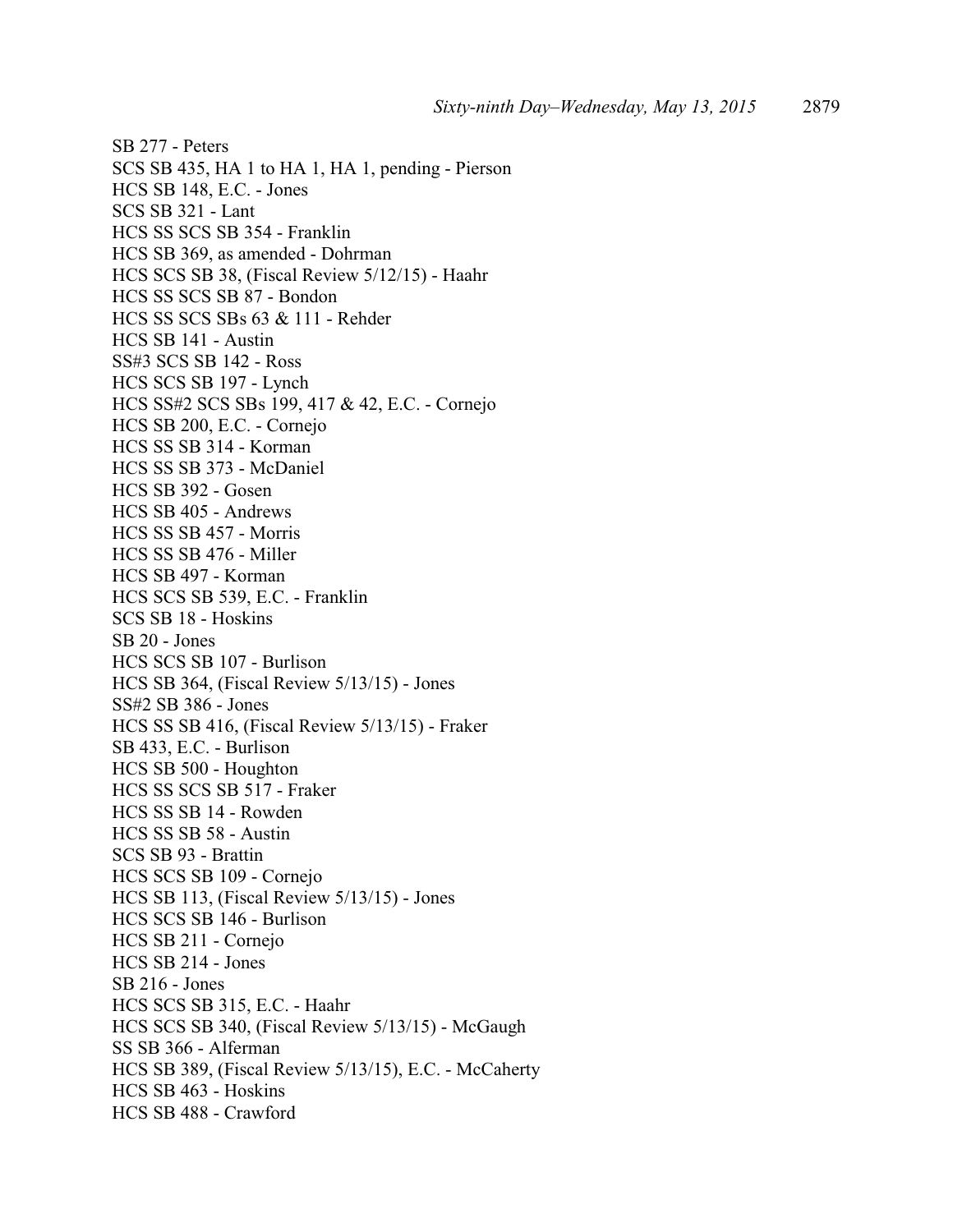SCS SB 499 - Miller HCS SB 533, (Fiscal Review 5/13/15) - Franklin

### **SENATE CONCURRENT RESOLUTIONS FOR THIRD READING**

SCR 15 - Shull SCS SCR 26 - Haahr SCR 14 - Cornejo SCR 13 - Gannon SCR 36 - Hough SCR 20 - Brattin SCS SCRs 21, 19 & 23 - Moon SCR 38 - Fitzpatrick

### **HOUSE BILLS WITH SENATE AMENDMENTS**

HB 629, SA 1 - Leara SCS HB 1149, as amended - Lauer SCS HCS HB 618 - Fraker SS HB 616 - Dohrman

### **BILLS CARRYING REQUEST MESSAGES**

HCS SS SCS SB 278, as amended (House refuse further conference/request Senate adopt CCR/pass CCS) - Hinson

### **BILLS IN CONFERENCE**

SS#2 SCS SB 11, HA 1, HA 1 HA 2, HA 2, a.a., HA 1 HA 3, HA 3, a.a., & HA 4 - Rowden CCR#2 HCS SB 104, as amended - Dugger HCS SCS SB 473, as amended, E.C. - Rowland CCR#2 HCS SB 254, as amended - Davis CCR HCS SB 283, as amended - Leara CCR HCS SCS SB 270, as amended - Dugger CCR SB 446, HA 1, HA 2, as amended - Davis CCR HCS SS SCS SB 67, as amended - Rhoads CCR HCS SB 282, as amended - Gosen CCR HCS SCS SB 300, as amended - Leara CCR HCS SCS SB 172, as amended - Swan CCR HCS SS SCS SB 115, as amended, E.C. - Miller CCR HCS SCS SB 445, as amended - Miller CCR#2 HCS SCS SB 152, as amended - Miller CCR HCS SB 13, as amended - Spencer CCR SCS HB 615 - Dohrman CCR HCS SCS SB 35, as amended - Haefner CCR HCS SCS SB 210, as amended - Flanigan CCR HCS SB 221 - Hinson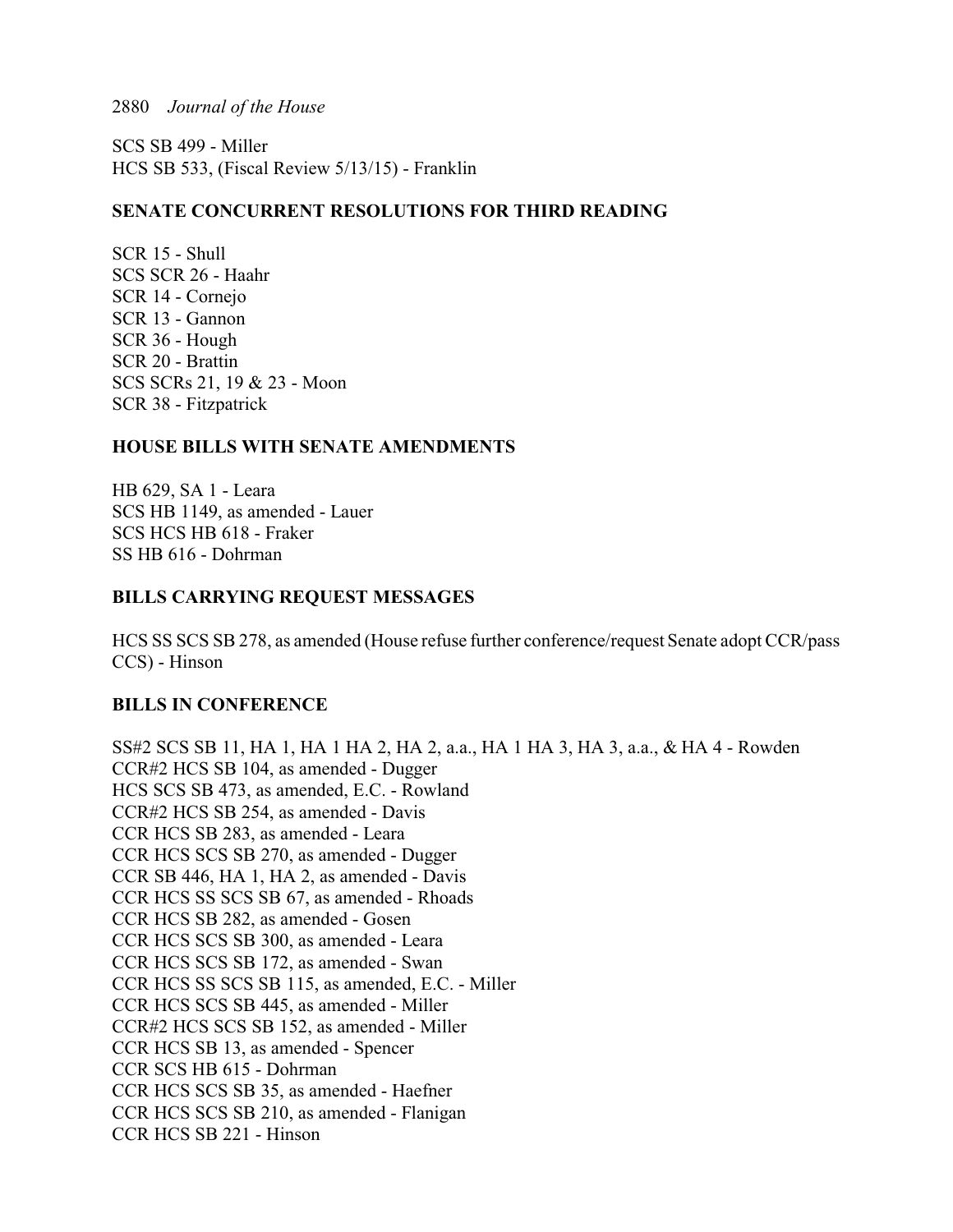HCS SCS SB 322, as amended, - Engler CCR SCS SB 328, HA 1, HA 2 - Lauer HCS SCS SB 380, as amended - Lair SS SCS HB 556, as amended - Wood HCS SCS SB 326, as amended - Fraker

### **VETOED HOUSE BILLS**

CCS SCS HCS HB 10, (Section 10.815, in part) - Flanigan